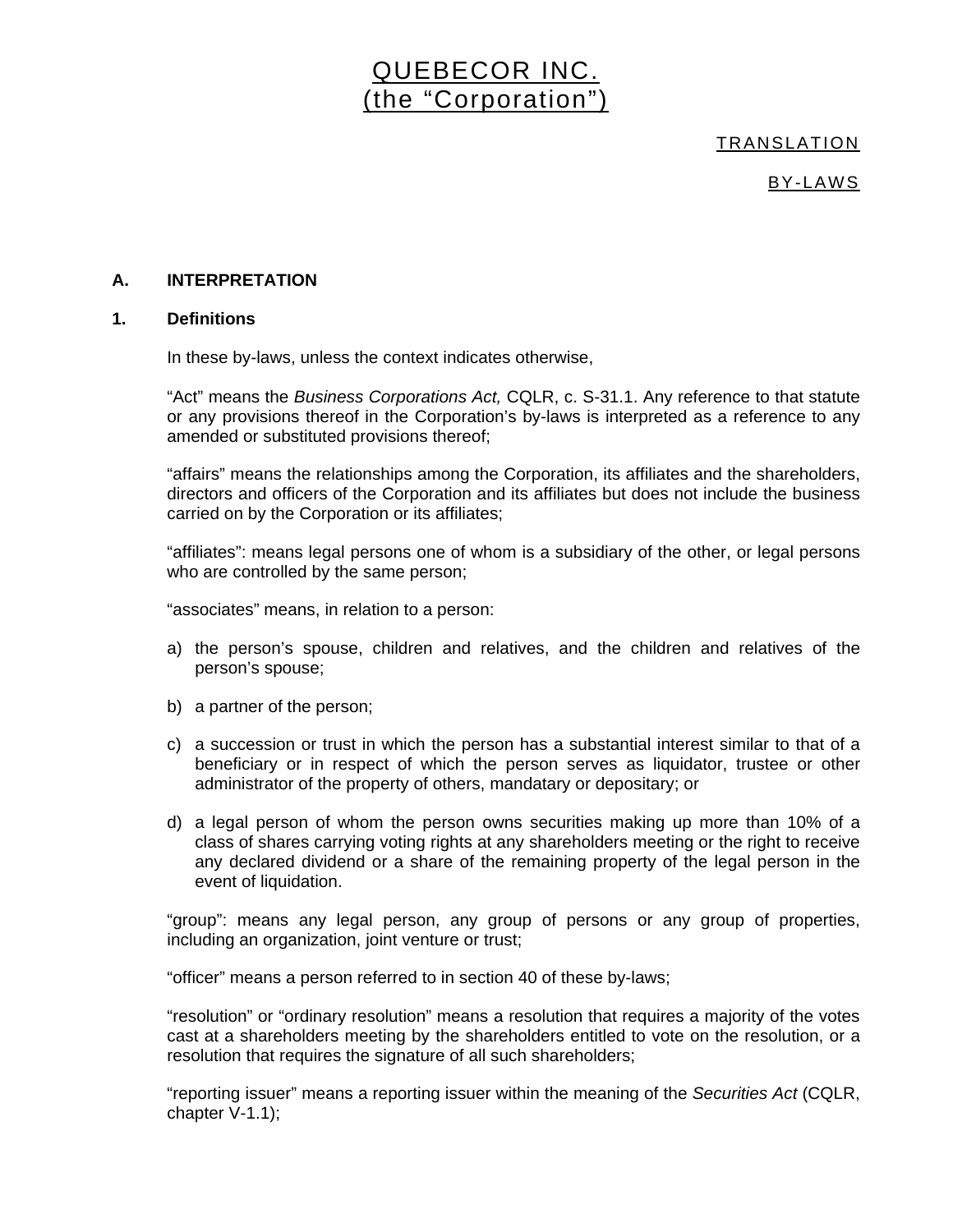"security" means a share, debenture, bond or note that is dealt in or traded on a securities exchange or financial market;

"shareholder" means a shareholder who is registered in the securities register of the Corporation, and includes a shareholder's representative;

"special resolution" means a resolution that requires at least two thirds of the votes cast at a shareholders meeting by the shareholders entitled to vote on the resolution, or a resolution that requires the signature of all such shareholders;

# **2. Interpretation**

- a) the powers of the directors, shareholders and officers of the Corporation are subject to the Act and by-laws of the Corporation and any reference to the exercise of any of these powers in the by-laws of the Corporation is subject to the limits, restrictions or conditions that are expressed therein;
- b) the masculine gender includes both sexes, unless the contrary intention is evident by the context;
- c) the singular number extends to more than one person or more than one thing of the same sort, whenever the context admits of such extension. The plural number can apply to one person only or to one thing only if the context so permits;
- d) the headings used in these by-laws are for ease of reference only and do not form part of them;
- e) the text of these by-laws was adopted in the French language and is also available in English. In the event of contradiction, the French language version shall take precedence.

# **B. HEAD OFFICE, ESTABLISHMENT AND SEAL**

#### **3. Head office**

The head office of the Corporation shall be established in the judicial district of Montréal, in the Province of Quebec. The Corporation may relocate its head office in compliance with the Act.

## **4. Establishment**

In addition to its head office, the Corporation may have other establishments, offices or agencies both within and outside Quebec.

# **5. Seal**

The Board of Directors may adopt a seal but is not required to. The fact that a document of the Corporation is not sealed does not invalidate the document.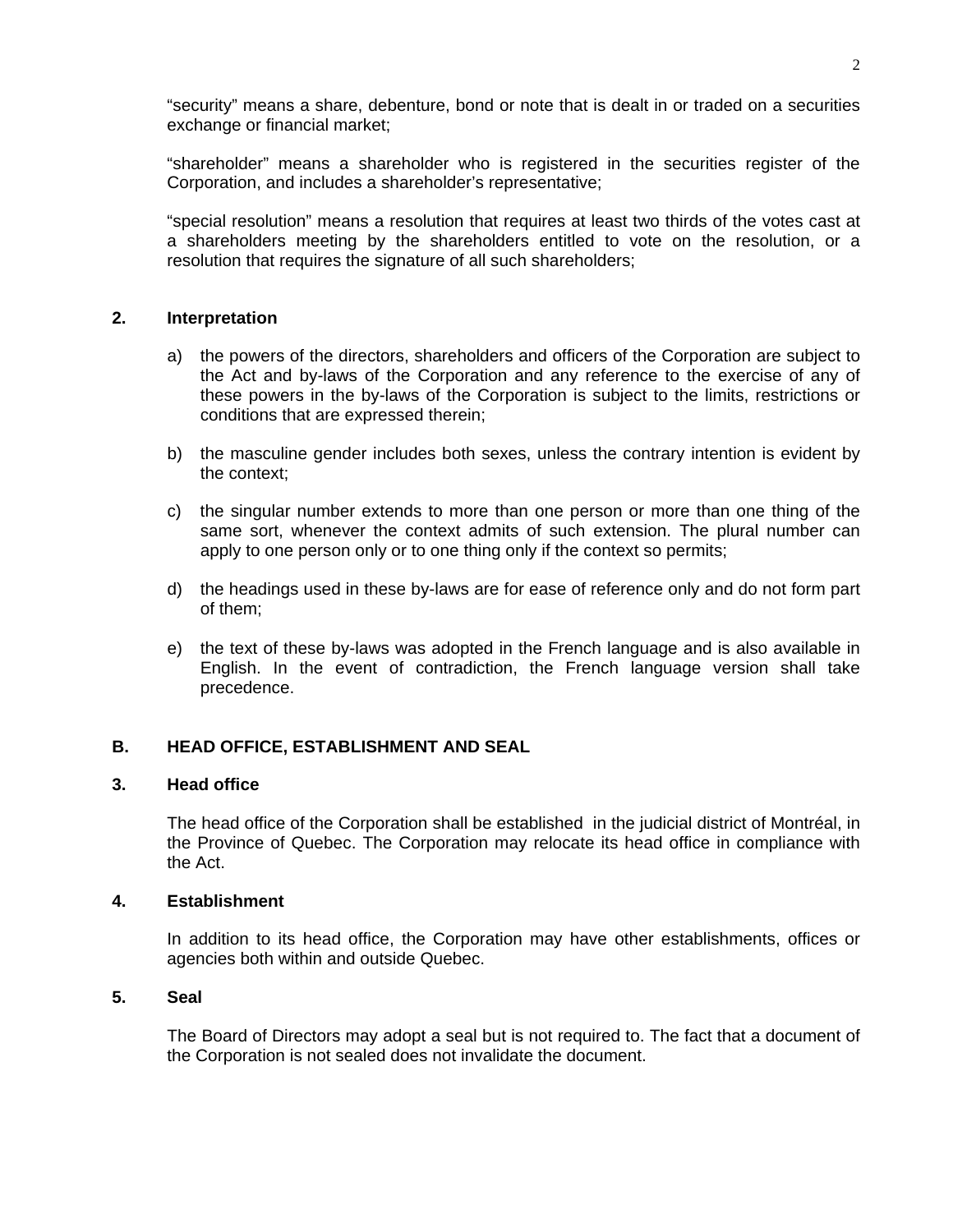# **C. CORPORATE RECORDS**

#### **6. Records**

The Corporation maintains, at its head office or at any other place designated by the Board of Directors, records containing:

- a) the articles and the by-laws;
- b) minutes of meetings of the shareholders and written resolutions of shareholders;
- c) the names and domicile of the directors, and the dates of the beginning and end of their term of office; and
- d) the securities register.

The secretary keeps such records up-to-date.

The shareholders may examine these records during its regular office hours, and obtain extracts from them. They may also, on request and without charge, obtain a copy of the articles and by-laws.

## **7. Accounting and Board records**

The Corporation also maintains accounting records and books containing the minutes of meetings and written resolutions of the Board of Directors. The Corporation also maintains books for all the committees of the Board of Directors.These records and books are kept at the Corporation's head office or at any other place designated by the Board of Directors.

The Corporation is required to retain all accounting records for a period of six years after the end of the fiscal year to which they relate.

Only the directors and the auditor may have access to the accounting records and books containing the minutes of the meetings as well as the written resolutions of the Board of Directors and of its committees. However, the shareholders may examine, during the Corporation's regular office hours, any part of the minutes of the deliberations of the Board of Directors or any other document in which a director or officer makes the disclosure of interest referred to in sections 23 and 46 below.

## **8. Securities register**

The securities register of the Corporation contains the following information with respect to its shares:

- a) the names, in alphabetical order, and the addresses of present and past shareholders;
- b) the number of shares held by each such shareholder;
- c) the date and details of the issue and transfer of each share; and
- d) any amount due on any share.

The register must contain, if applicable, the same information with respect to the Corporation's debentures, bonds and notes, with the necessary modifications. Any person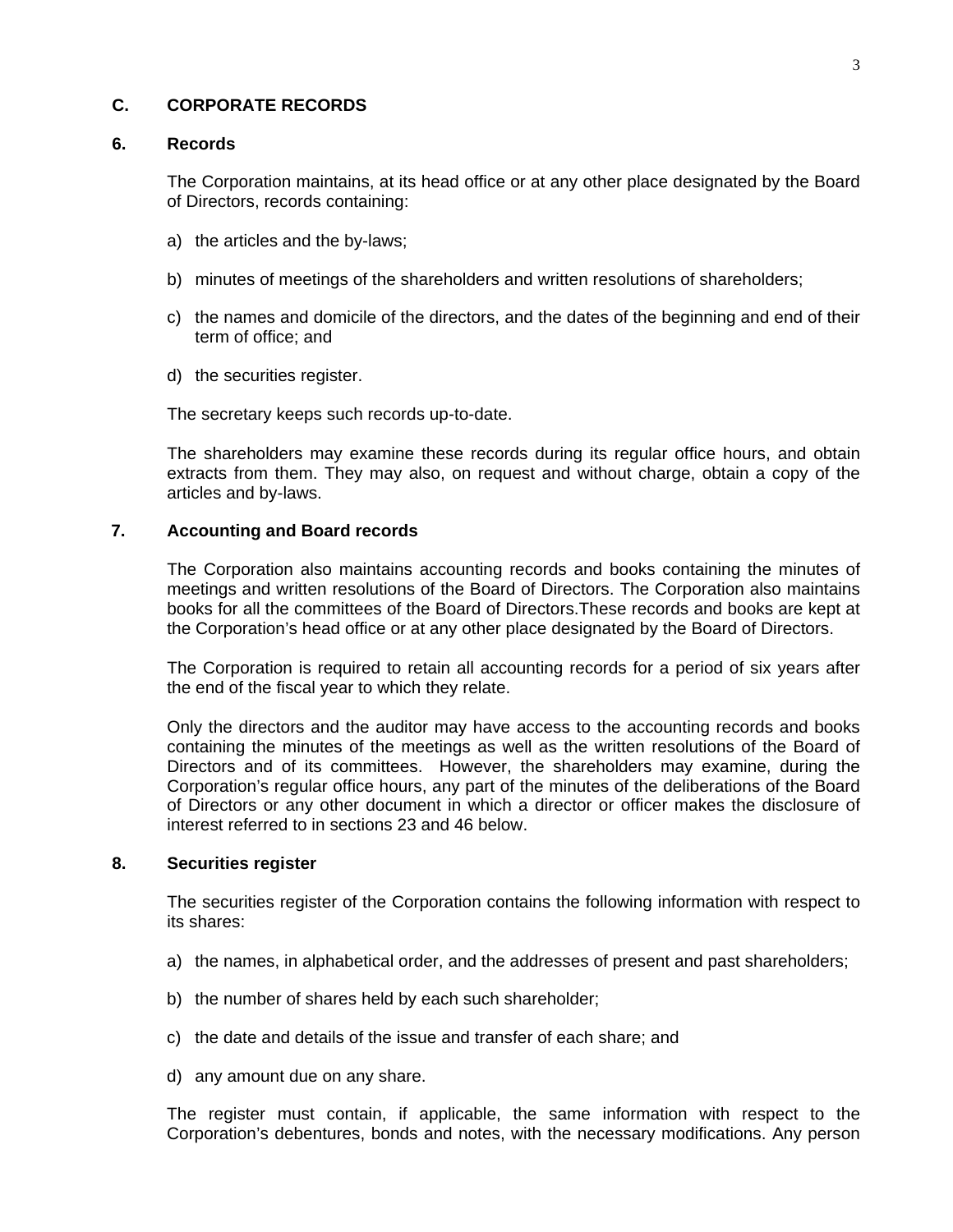may examine the Corporation's securities register if that person complies with the provisions of the Act in this regard. Any person may, on request and on payment of a reasonable fee established by the Corporation, obtain a copy of the list of the Corporation's shareholders as provided for in the Act.

# **9. Transfer Agents and Registrars**

The Board of Directors may at any time, by resolution, appoint and replace the Corporation's transfer agent(s) and registrar(s) for the Corporation's shares and, subject to the laws that govern the Corporation, generally enact by-laws from time to time for the transfer and transmission of the Corporation's shares. All shares certificates representing shares of the Corporation issued after such an appointment must be countersigned by an authorized representative of those transfer agent(s) or registrar(s) and are only valid once so countersigned.

# **D. BOARD OF DIRECTORS**

# **10. Functions and powers**

The Board of Directors exercises all necessary powers to supervise the management of the business and affairs of the Corporation. Except to the extent provided by law, such powers may be exercised without shareholder approval.

Generally, the Board of Directors exercises the powers and takes the actions which the Corporation is authorized to take; it may also enter into any contract on behalf of the Corporation. The Board of Directors may, on behalf of the Corporation:

- a) borrow money;
- b) issue, reissue, sell or hypothecate its debt obligations;
- c) enter into a suretyship to secure performance of an obligation of any person; and
- d) hypothecate all or any of its property, owned or subsequently acquired, to secure any obligation.

# **11. Delegation of powers**

The Board of Directors may create one of several committees composed of directors and may delegate certain powers to this or these committees. It can also delegate its powers to a director or an officer. However, the Board of Directors may not delegate its power:

- a) to submit to the shareholders any question or matter requiring their approval;
- b) to fill a vacancy among the directors or in the office of auditor;
- c) to appoint or dismiss the president of the Corporation, the Chair of the Board of Directors, the chief executive officer, the chief operating officer or the chief financial officer regardless of their title, and to determine their remuneration;
- d) to authorize the issue of shares;
- e) to approve the transfer of unpaid shares;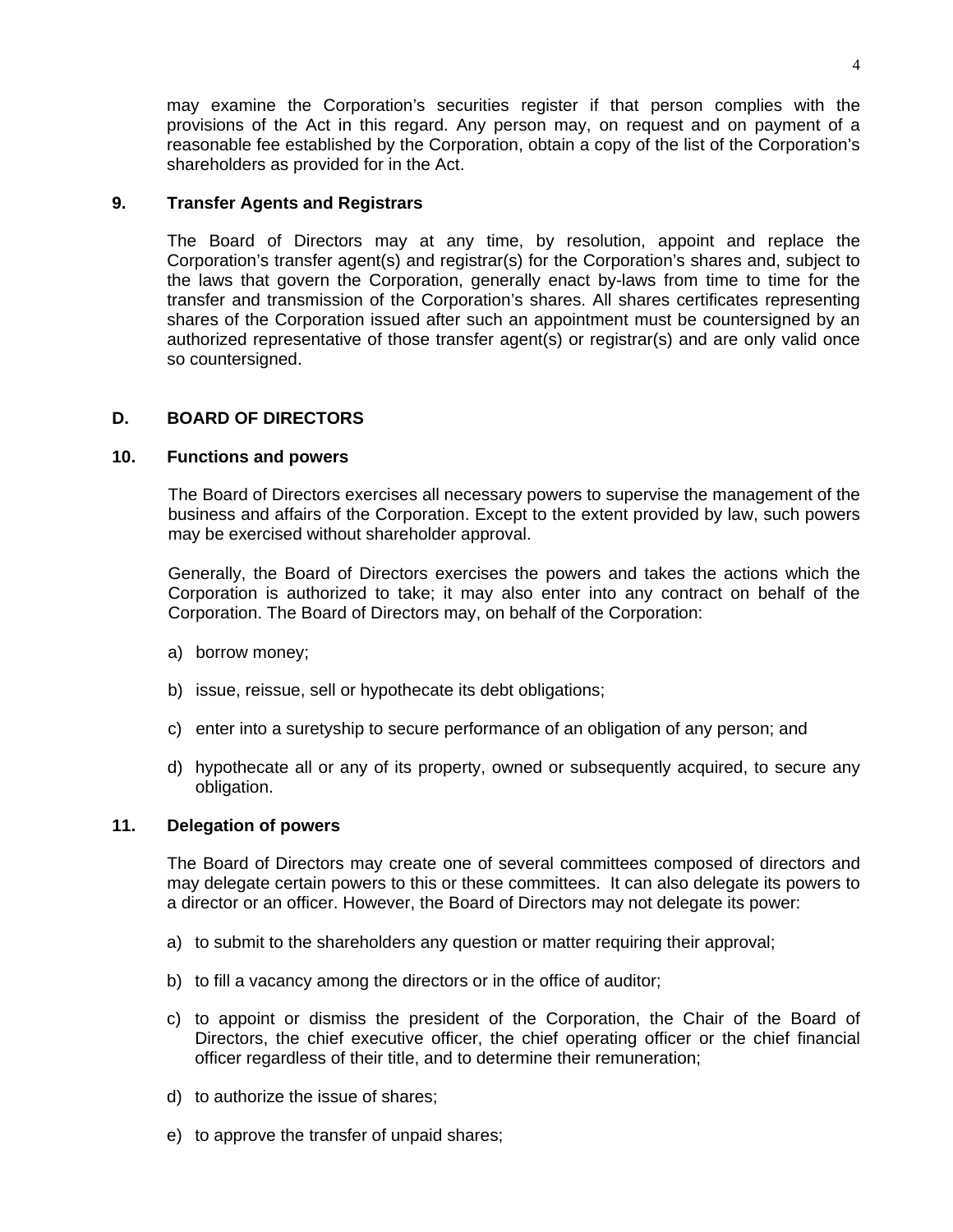- f) to declare dividends;
- g) to acquire, including by purchase, redemption or exchange, shares issued by the Corporation;
- h) to split, consolidate or convert shares;
- i) to authorize the payment of a commission to a person who purchases shares or other securities of the Corporation, or procures or agrees to procure purchasers for those shares or securities;
- j) to approve the financial statements presented at the annual meetings of shareholders;
- k) to adopt, amend or repeal by-laws;
- l) to authorize calls for payment;
- m) to authorize the confiscation of shares;
- n) to approve articles of amendment allowing a class of unissued shares to be divided into series, and to determine the designation of and the rights and restrictions attaching to those shares or securities; or
- o) to approve a short-form amalgamation.

### **12. Contracts**

All contracts, deeds, agreements, documents, bonds, debentures and other instruments requiring execution by the Corporation may be signed by two directors or two officers of the Corporation or by one director and one officer of the Corporation or by such persons as the Board of Directors may otherwise authorize from time to time by resolution. Any such authorization may be general or confined to specific instances.

## **13. Proceedings**

Any director or officer of the Corporation, or any other person appointed for that purpose by any director or officer of the Corporation, is authorized to bring any action, proceeding, motion, civil, criminal, administrative or other legal procedure, in the name of the Corporation or to appear and to answer on behalf of the Corporation to any writ, to any order or injunction issued by any court, to any examination on the facts relating to any litigation or any examination on discovery, as well as to any action, proceeding, motion or other legal procedure in which the Corporation is involved; to respond in the name of the Corporation to any garnishment in which the Corporation is garnishee and to prepare any affidavit or any solemn declaration related to such a garnishment or to any other legal procedure to which the Corporation is a party; to make any application for the assignment of property or any petitions for a receiving order against any debtor of the Corporation; to attend and to vote in any meeting of the creditors of debtors of the Corporation; to grant proxies and, in respect of any such action, proceeding, motion or other legal procedure, to take any other action which he or she deems to be in the best interests of the Corporation.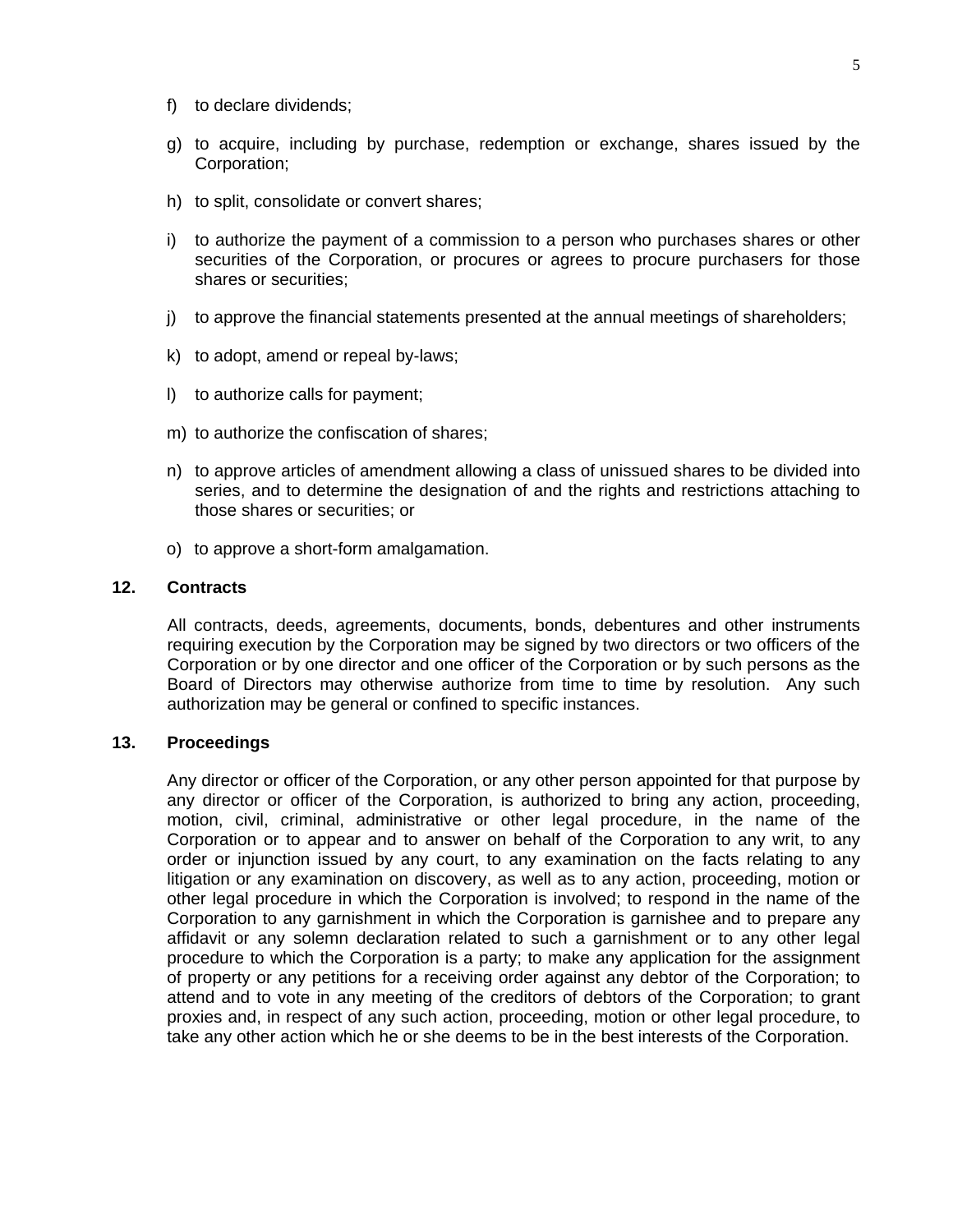# **14. Number**

The exact number of directors is determined by the Board of Directors as provided in the articles of the Corporation.

The directors in office do not cease to hold their position as a result of an amendment of the articles which reduces their number.

#### **15. Qualifications**

Any natural person may be a director of the Corporation, except:

- a) a minor;
- b) a person of full age under tutorship or curatorship;
- c) a bankrupt;
- d) a person prohibited by the court from holding such office;
- e) a person declared incapable by decision of a court of another jurisdiction.

Unless otherwise provided in the articles, a director is not required to be a shareholder.

### **16. Election and term of office**

The directors are elected each year at the annual shareholders meeting by a simple majority of the votes and remain in office until the next annual shareholders meeting or until their successors are appointed. Voting for the election of directors is conducted by a show of hands unless a ballot is demanded by a shareholder entitled to vote.

In conformity with the Articles of the Corporation, 25% of the entire Board of Directors (the "Class B Directors") are elected by the holders of Class "B" Subordinate Voting Shares, voting separately as a class, and the remaining members of the Board (the "Class A Directors") are elected by the holders of Class "A" Multiple Voting Shares, voting separately as a class.

In conformity with the Articles of the Corporation, the Board of Directors may, at its discretion, appoint one (1) or more directors, who shall hold office for a term expiring no later than the close of the annual meeting of shareholders following their appointment, but the total number of directors so appointed may not exceed one-third (1/3) of the number of directors elected at the annual meeting of shareholders preceeding their appointment.

# **17. Cessation of office**

A director ceases to hold office when he dies, becomes disqualified from being a director, resigns or is removed from office.

#### **18. Resignation**

A director may resign at any time. The resignation of a director becomes effective at the time the director's written resignation is received by the Corporation, or at the time specified in the resignation, whichever is later. The reason for the resignation need not be given.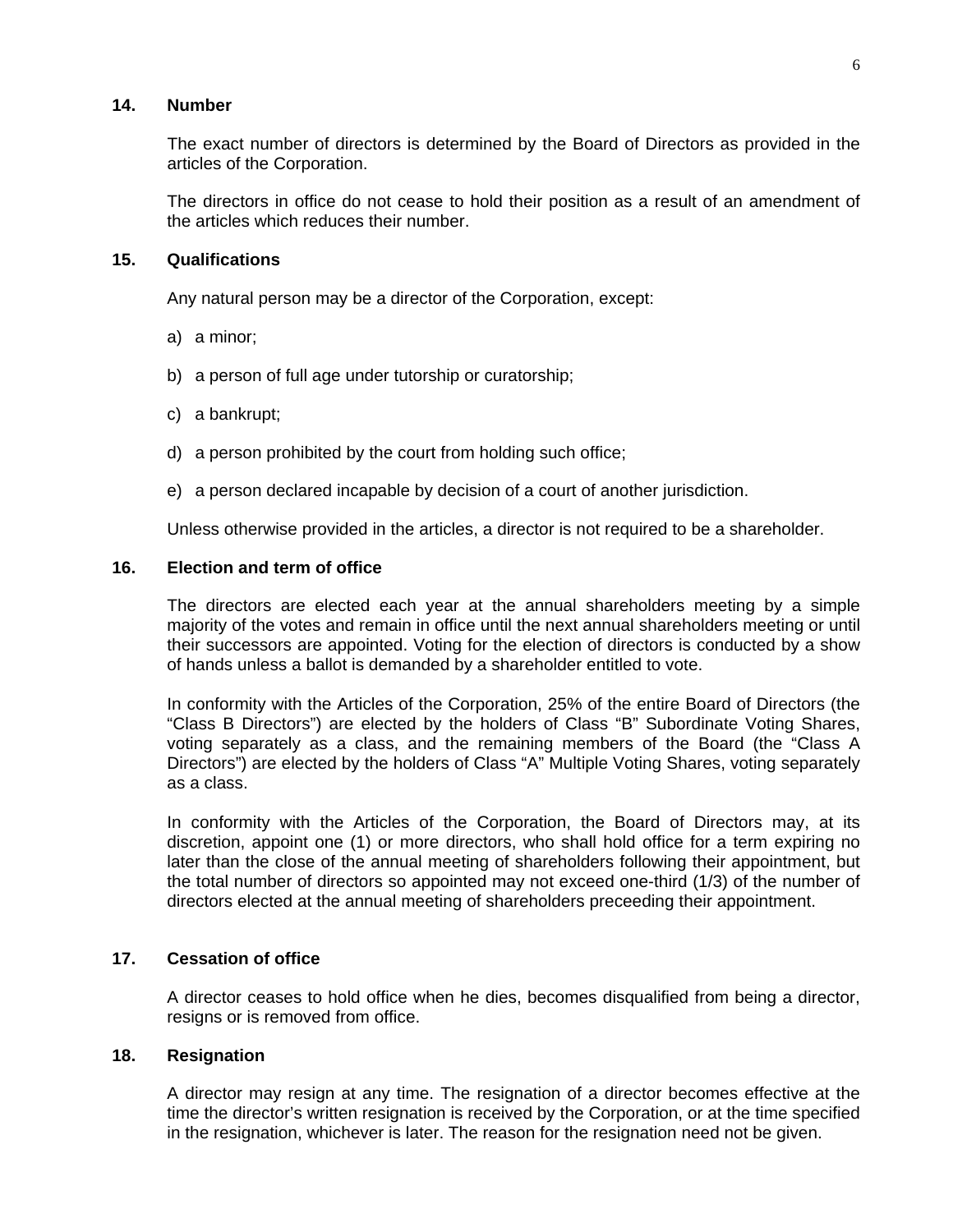## **19. Removal**

The shareholders may by ordinary resolution at a special meeting remove any director or directors. If certain shareholders have an exclusive right to elect one or more directors, a director so elected may only be removed by ordinary resolution of those shareholders.

A director whose removal is to be proposed at a shareholders meeting may attend the meeting and be heard or, if not in attendance, may explain, in a written statement read by the person presiding over the meeting or made available to the shareholders before or at the meeting, why he opposes the resolution proposing his removal.

A vacancy created by the removal of a director may be filled at the shareholders meeting at which the director is removed or, if it is not, at a subsequent meeting of the Board of Directors.

#### **20. Vacancy**

A quorum of directors may fill any vacancy on the board unless there has been a failure to elect the fixed number or minimum number of directors required by the articles.

However, the directors then in office must without delay call a special shareholders meeting to fill the vacancies resulting from the lack of quorum or the failure to elect the fixed or minimal number of directors set out in the articles. If the directors refuse or fail to call a meeting, the meeting may be called by any shareholder.

A director appointed or elected to fill a vacancy holds office for the unexpired term of his predecessor.

# **21. Retiring director and updating declaration**

A director who leaves office is authorized to sign on behalf of the Corporation and file in accordance with the *Act respecting the legal publicity of enterprises* (CQLR, chapter P-44.1) an updating declaration indicating such change, unless he has received, within thirty (30) days of the date on which such change took effect, proof that the Corporation has filed such declaration.

#### **22. Duties of directors**

Subject to the provisions of the Act, the directors are bound by the same obligations as are imposed by the *Civil Code of Québec* on any director of a legal person. Consequently, in the exercise of their functions, the directors are duty-bound toward the Corporation to act with prudence and diligence, honesty and loyalty and in the interest of the Corporation.

More specifically, but without limiting the generality of the foregoing:

- a) no director may mingle the property of the Corporation with his own property nor may he use for his own profit or that of a third person any property of the Corporation or any information he obtains by reason of his duties, unless he is authorized to do so by the shareholders of the Corporation;
- b) unless he has obtained the express consent of the Board of Directors, a director must keep confidential the deliberations of the Board of Directors, any internal document and any other information to which he has access in the performance of his duties which is not publicly known and which has not been publicly disclosed by the Corporation;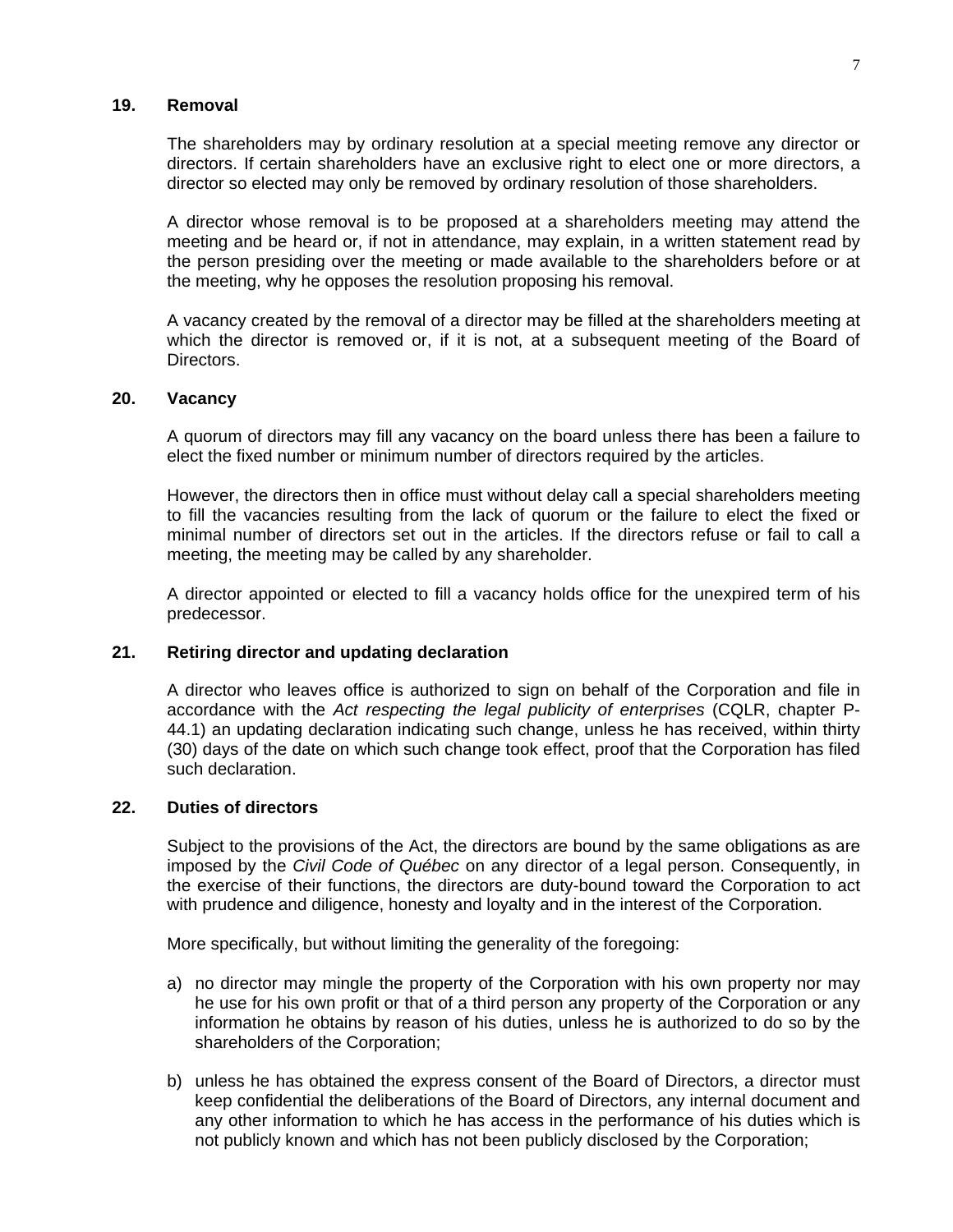- c) a director must avoid placing himself in any situation where his personal interest would be in conflict with his obligations as a director of the Corporation;
- d) a director must declare to the legal person any interest he has in an enterprise or association that may place him in a situation of conflict of interest and of any right he may set up against it, indicating their nature and value, where applicable.

# **23. Contracts or transactions – disclosure of interest**

A director must disclose the nature and value of any interest he has in a contract or transaction to which the Corporation is a party. "Interest" means any financial stake in a contract or transaction that may reasonably be considered likely to influence decisionmaking. Furthermore, a proposed contract or a proposed transaction, including related negotiations, is considered a contract or transaction.

A director must also disclose a contract or transaction to which the Corporation and any of the following are a party:

- a) an associate of the director;
- b) a group of which the director is a director;
- c) a group in which the director or an associate of the director has an interest.

The director satisfies the requirement if he discloses, in a case specified in subparagraph b), the directorship or office held within the group or, in a case specified in subparagraph c), the nature and value of the interest he or his associate has in the group.

Unless it is recorded in the minutes of the first meeting of the Board of Directors at which the contract or transaction is discussed, the disclosure of an interest, contract or transaction must be made in writing to the Board of Directors as soon as the director becomes aware of the interest, contract or transaction.

The disclosure must be made even in the case of a contract or transaction that does not require approval by the Board of Directors.

# **24. Contracts or transactions – voting**

No director may vote on a resolution to approve, amend or terminate the contract or transaction described in the foregoing section, or be present during deliberations concerning the approval, amendment or termination of such a contract or transaction unless the contract or transaction:

- a) relates primarily to the remuneration of the director or an associate of the director as a director of the Corporation or an affiliate of the Corporation;
- b) relates primarily to the remuneration of the director or an associate of the director as an officer, employee or mandatary of the Corporation or an affiliate of the Corporation, if the Corporation is not a reporting issuer;
- c) is for the indemnification of the directors in certain circumstances or liability insurance taken out by the Corporation;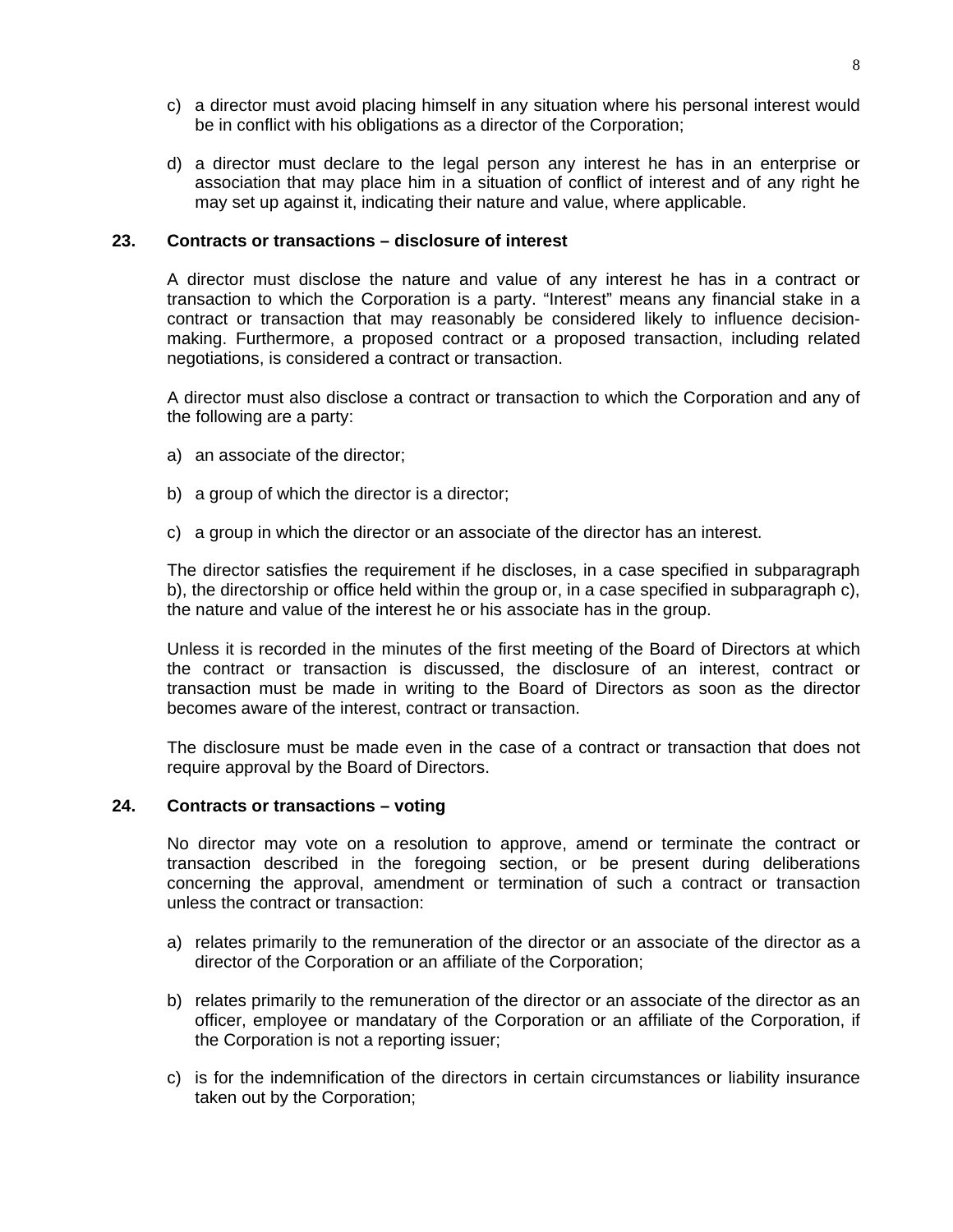d) is with an affiliate of the Corporation, and the sole interest of the director is as a director or officer of the affiliate.

If no quorum exists for the purpose of voting on a resolution to approve a contract or transaction only because a director is not permitted to be present during deliberations, the other directors present are deemed to constitute a quorum for the purpose of voting on the resolution.

If all the directors are required to abstain from voting, the contract or transaction may be approved solely by the shareholders entitled to vote, by ordinary resolution. The disclosure must be made to the shareholders in a sufficiently clear manner before the contract or transaction is approved.

# **25. Remuneration**

The Board of Directors determines the remuneration of the directors from time to time, by resolution. The directors are also entitled to be reimbursed for travel costs and reasonable expenses incurred in the performance of their duties.

# **E. MEETINGS OF THE BOARD OF DIRECTORS**

# **26. Place**

The Board of Directors meets at the head office of the Corporation or at any other place within or outside Quebec which the Chair of the Board of Directors may choose.

#### **27. Calling of meeting**

The Board of Directors meets as often as the Chair of the Board considers necessary. Board meetings are called by the Chair of the Board, or by the Vice-Chair of the Board if any is appointed among the directors, or by the secretary at the request of the Chair of the Board or by the Vice-Chair of the Board or in the absence or in case of incapacity to act as Chair of the Board or the Vice-Chair of the Board, at the request of two (2) directors. At least two (2) days' notice must be given.

In the event that the Chair of the Board or the Vice-Chair of the Board (or the secretary, at the request of the Chair of the Board or the Vice-Chair of the Board or in the absence or in case of incapacity to act as Chair of the Board or the Vice-Chair of the Board, of two directors) considers, at his discretion, that it is deemed urgent to call a meeting of the Board of Directors, he must see that the notice of the meeting be sent out using any possible means at least two (2) hours before the meeting and such notice shall be deemed sufficient for the meeting to be called.

The notice must state the time and place of the meeting and, where applicable, specify any matter referred to in section 11 of these by-laws.

A notice of meeting must be sent to each director, at his last known civic or electronic address, by any means providing proof of its sending.

A meeting may be held without notice if all the directors are present or if the absent directors agreed to the holding of such meeting. The meeting of the Board of Directors immediately following the annual shareholders meeting may take place without notice.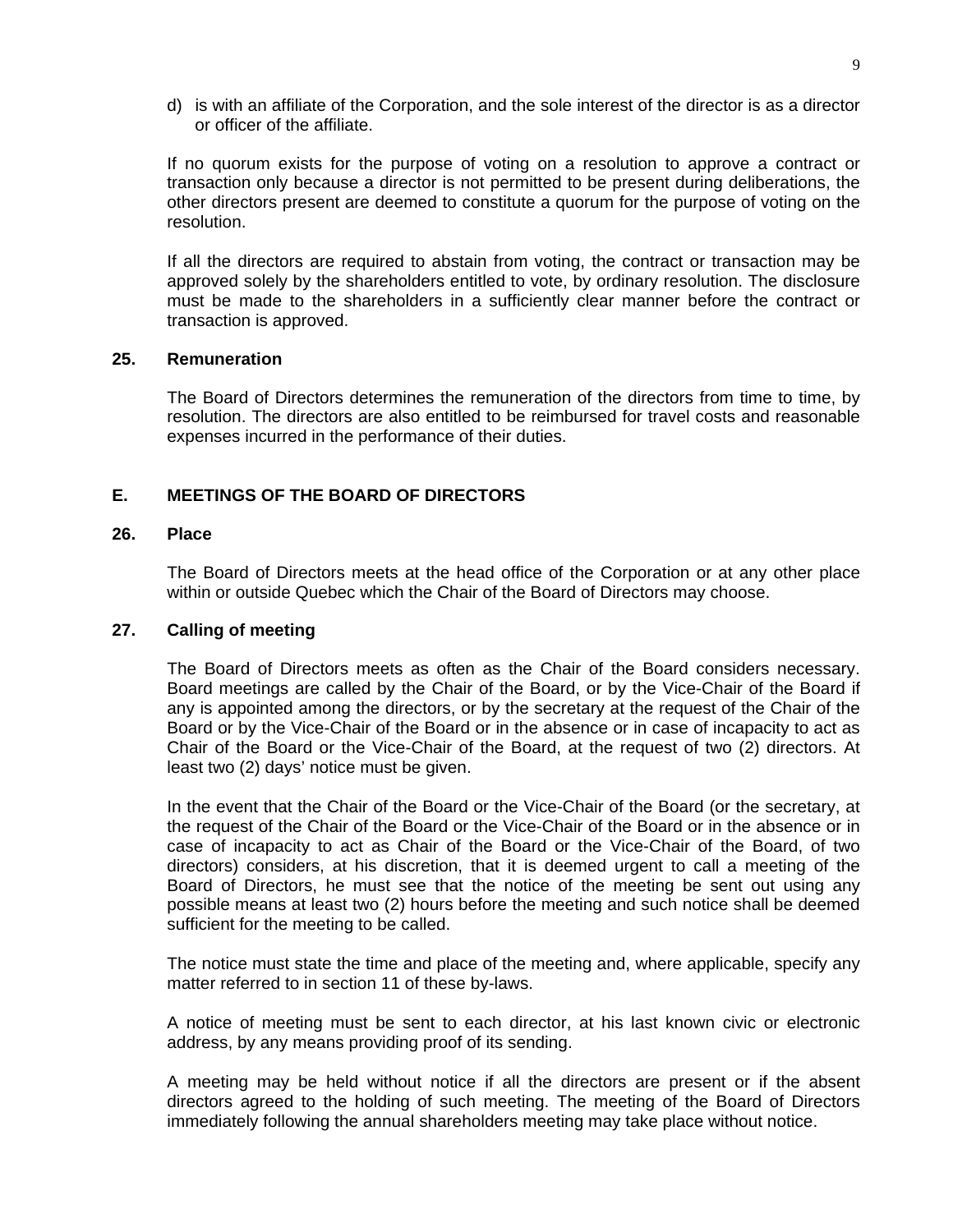# **28. Waiver of notice**

A director may, in writing, waive notice of a meeting; waiver of the notice may be validly given before or after the meeting. However, attendance of a director at a meeting of the board is a waiver of notice of the meeting unless the director attends the meeting for the sole purpose of objecting to the holding of the meeting on the grounds that it was not lawfully called.

## **29. Participation by any means of communication**

A director may participate in a meeting of the board by means of equipment - telephone, electronic or other - enabling all participants to communicate directly with one another. In such a case, the director is deemed to be present at the meeting.

# **30. Attendance**

Only the directors may attend board meetings. Other persons may also attend as needed, with the authorization of the Chair of the Board or the majority of the directors present.

## **31. Quorum**

A majority of the directors in office constitutes a quorum. A quorum of directors may validly exercise all the powers of the directors, despite any vacancy on the board.

# **32. Chair and secretary of the meeting**

Meetings of the Board of Directors are chaired by the Chair of the Board or, by default, by the vice-chair of the board or by default by a director assigned by the other participating directors. The secretary acts as meeting secretary, drafts the minutes of the meeting and co-signs the minutes with the Chair of the meeting.

# **33. Procedure**

The Chair of the Board directs the meeting and ensures that it is conducted in an orderly manner. He submits the business to be discussed to the board. A director may also submit business to be discussed.

# **34. Voting**

Unless otherwise provided in the articles, the Board of Directors decides any issue by a majority of the votes. Each director is entitled to one vote. Voting by proxy is not permitted.

Voting is by a show of hands or, at the request of the Chair of the Board or a director, by secret ballot. A vote by secret ballot may be requested before or after a vote by a show of hands.

If voting is by secret ballot, the secretary acts as scrutineer and counts the ballots. The Chair of the Board does not have a tie-breaking vote in the case of a tie.

#### **35. Dissent**

A director who is present at a meeting of the board or a committee of the board is deemed to have consented to any resolution passed at the meeting unless: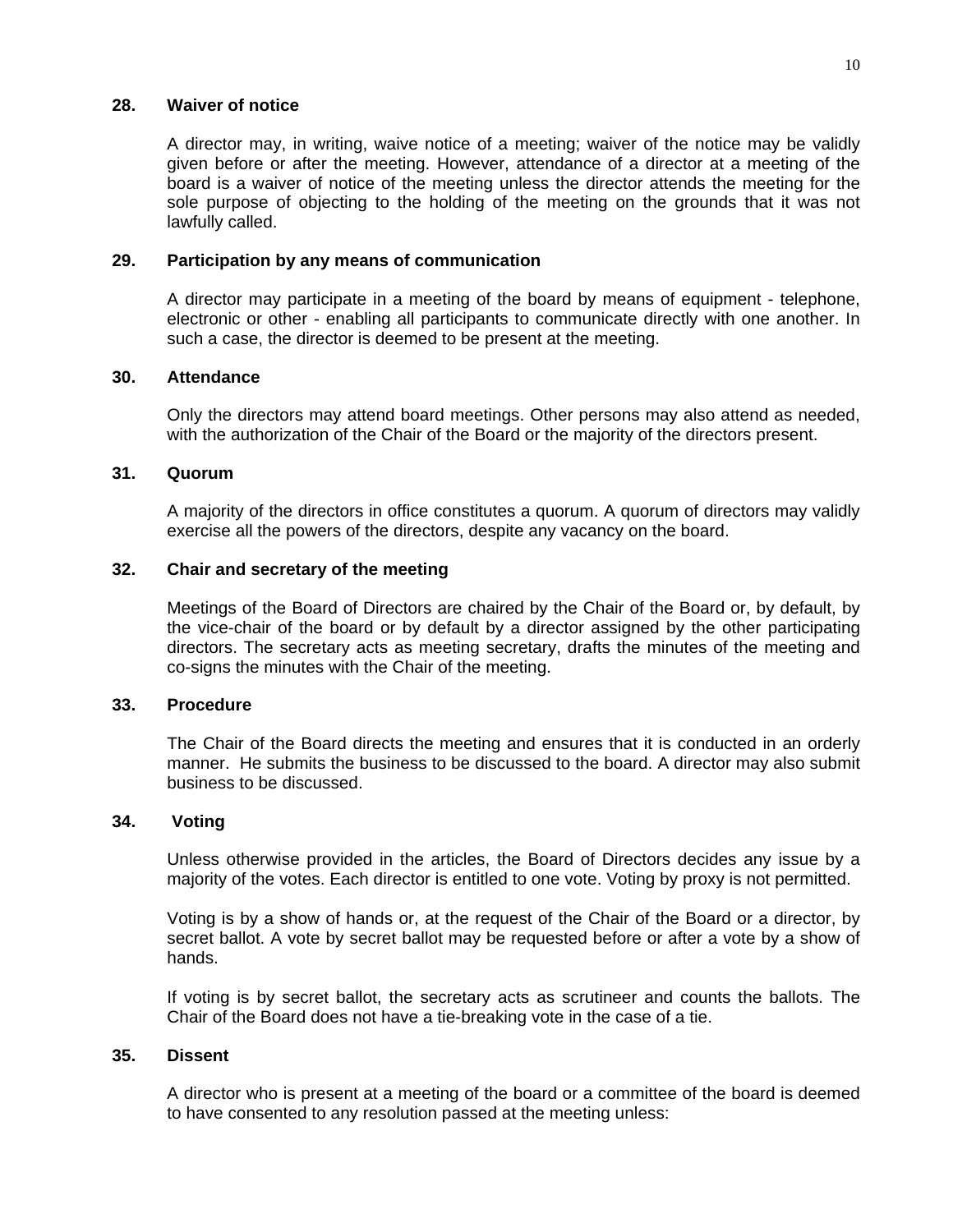- a) the director's dissent has been entered in the minutes;
- b) the director sends a written dissent to the secretary of the meeting before the meeting is adjourned; or
- c) the director delivers a written dissent to the Chair of the Board, sends it to the Chair of the Board by any means providing proof of the date of receipt or delivers it to the head office of the Corporation immediately after the meeting is adjourned.

A director is not entitled to dissent after voting for or consenting to a resolution.

# **36. Dissent of an absent director**

A director who was not present at a meeting of the board or a committee of the board at which a resolution was passed is deemed to have consented to the resolution unless the director records his dissent within seven days after becoming aware of the resolution, by written notice delivered to the Chair of the Board, or sent to the Chair of the Board by any means providing proof of the date of receipt or delivered to the head office of the Corporation.

## **37. Adjournment**

The Chair of the Board or failing him, the Vice-Chair of the Board may, with the consent of the majority of the directors present, adjourn a meeting of the Board of Directors to a specified date, time and place without a new notice of meeting being required. The Chair of the Board or failing him, the Vice-Chair of the Board may also adjourn a meeting *ex officio* if he considers it impossible to conduct it in an orderly manner.

The meeting is validly resumed if it is held on the specified date and at the specified place and if a quorum is present. If a quorum does not exist when the meeting resumes, the initial meeting is deemed to have ended immediately after it was adjourned.

# **38. Signed resolution**

A resolution in writing, signed by all the directors entitled to vote on the resolution, has the same force as if it had been passed at a meeting of the board or, as the case may be, of a committee of the Board of Directors. These resolutions are kept with the minutes of meetings and the written resolutions of the Board of Directors.

The written resolutions that are signed electronically are as legally valid as a written signature.

# **39. Recording of deliberations**

Only the secretary may record the deliberations of the Board of Directors, for the purpose of preparing the minutes. The secretary must destroy the recording once the concerned minutes have been approved.

# **F. OFFICERS**

**40. General**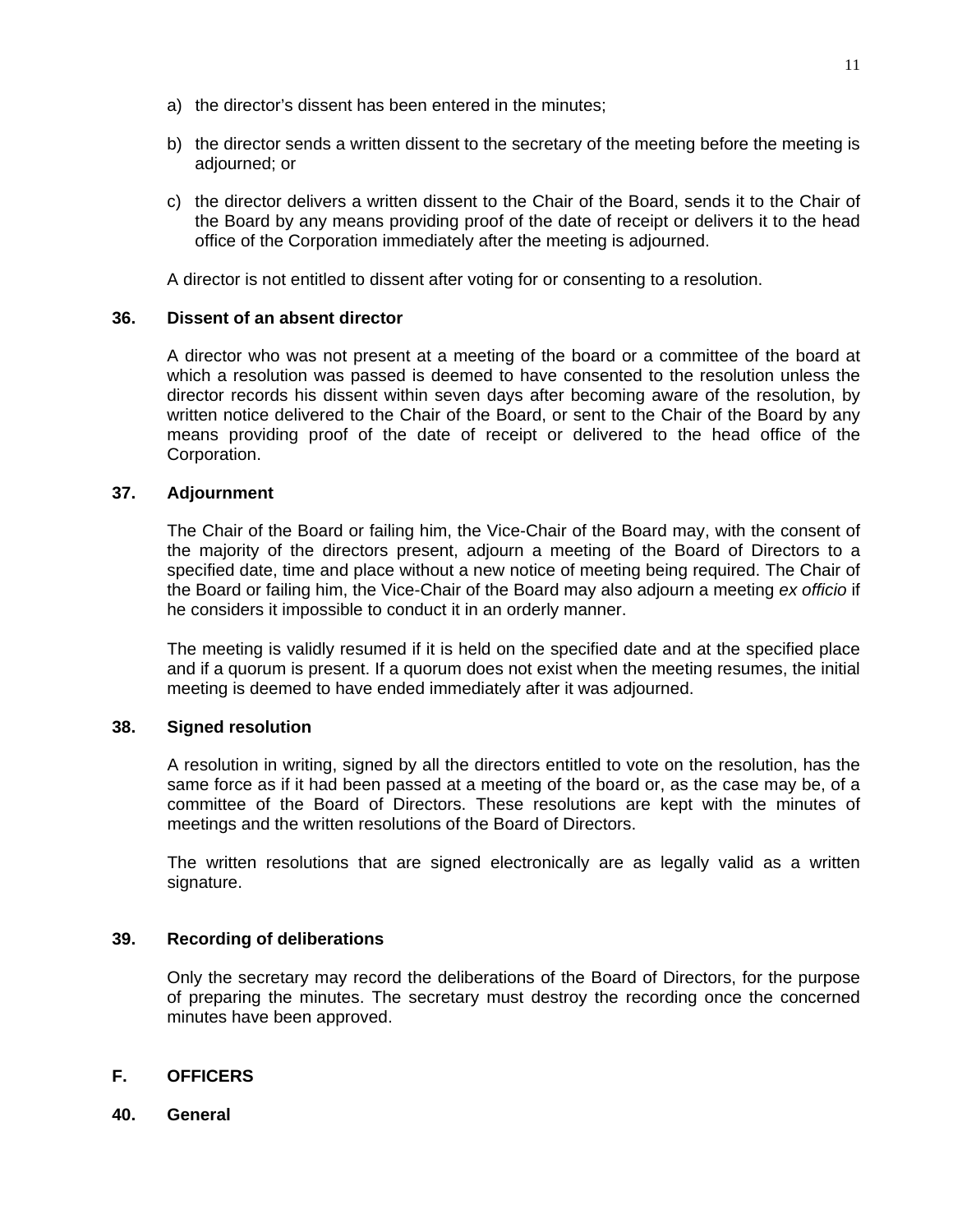The officers of the Corporation are the Chair of the Board, the vice-chair of the board (if applicable), the president and chief executive officer, the chief financial officer, the vicepresidents, the secretary, the treasurer and/or the assistant-secretary(ies). The Board of Directors may designate another person as an officer by resolution.

## **41. Qualifications**

The officers need not be directors or shareholders of the Corporation except for the Chair of the Board of Directors who must be a director. The same person may hold more than one position as officer.

# **42. Term of office**

Unless the Board of Directors provides otherwise when he is appointed, an officer holds office from his appointment until the first meeting of the Board of Directors following the annual meeting or until a replacement has been named.

### **43. Cessation of office**

An officer may resign at any time. The resignation of an officer takes effect on the date the Corporation receives the written notice he gives or on the later date indicated therein.

The Board of Directors or the president and chief executive officer may remove an officer at any time and the reason for the removal is not required to be given. However, the removal of the president, the Chair of the Board, the chief executive officer, the chief operating officer, or the chief financial officer regardless of their title, as their appointment, is the responsibility of the Board of Directors.

#### **44. Vacancy**

The Board of Directors may fill any vacancy in an office at any time.

## **45. Powers of officers**

An officer exercises the powers attached to his position. He also exercises all the powers which the Board of Directors can delegate to him. In the event an officer is unable to act, the powers of such officer are exercised by any other person designated by the Board of Directors.

#### **46. Duties of officers**

The officers are mandataries of the Corporation. In this capacity, in the exercise of their functions, the officers are bound, among other things, toward the Corporation to act with prudence and diligence, honesty and loyalty and in the interest of the Corporation.

An officer must disclose the nature and value of any interest he has in a contract or transaction to which the Corporation is a party. An officer must disclose any contract or transaction to which the Corporation and any of the following are a party:

- a) an associate of the director or officer;
- b) a group of which the director or officer is a director or officer;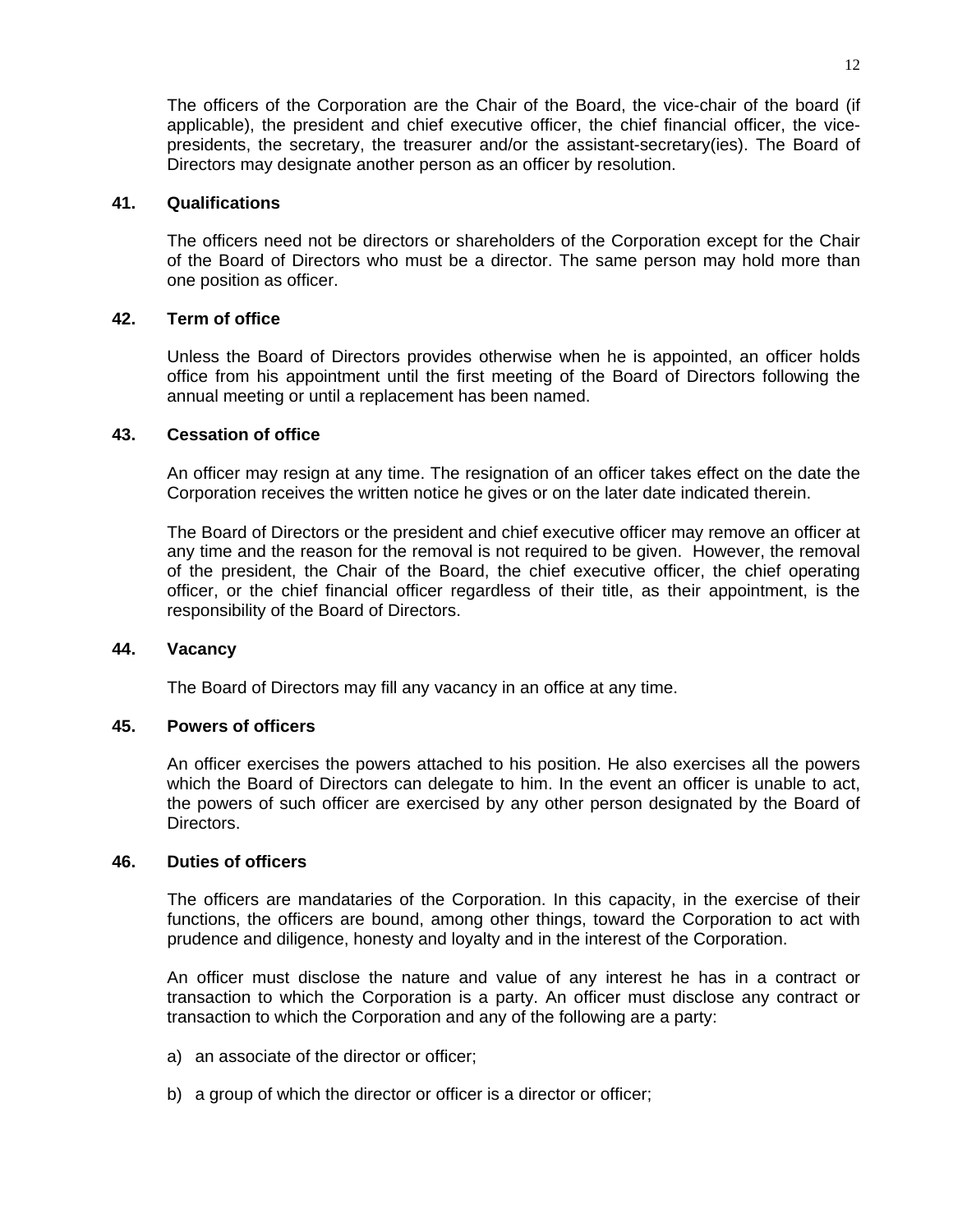c) a group in which the director or officer or an associate of the director or officer has an interest.

The officer satisfies the requirement if he discloses, in a case specified in subparagraph b), the directorship or office held within the group or, in a case specified in subparagraph c), the nature and value of the interest he or his associate has in the group.

In the case of an officer who is not a director, the disclosure must be made as soon as:

- a) the officer becomes an officer;
- b) the officer becomes aware that the contract or transaction is to be discussed or has been discussed at a meeting of the board; or
- c) the officer or the officer's associate acquires an interest in the contract or transaction, if it was entered into earlier.

The disclosure must be made even in the case of a contract or transaction that does not require approval by the Board of Directors.

### **47. Chair or Vice-Chair of the Board**

The Chair of the Board or if necessary, the Vice-Chair of the Board, shall be chosen from among the directors. The Chair of the Board or failing him, the Vice-Chair of the Board presides over all the meetings of the directors and all shareholders meetings at which he is present and as such has all the powers and fulfils all his responsibilities that the Board of Directors may determine from time to time.

#### **48. President**

The president and chief executive officer controls and supervises the management of the activities and affairs of the Corporation. He signs the documents which require his signature. He also has the powers and fulfills all the responsibilities that the Board of Directors determines from time to time.

#### **49. Vice-president**

The vice-president (or vice presidents), exercises the powers and assumes the obligations that the Board of Directors determines from time to time. In the event of an absence, inability, refusal or omission to act as the president, the vice-president assigned by the directors can exercise his powers and fulfill all his responsibilities.

#### **50. Secretary**

The secretary is responsible for safekeeping the records and documents of the Corporation. He acts as secretary of the meetings of the Board of Directors and committees of the board as well as the meetings of shareholders. He signs the share certificates and other documents that require his signature and sends the directors and shareholders notice of meetings and other notices which may be required. He has all the powers and fulfills all the functions that the Board of Directors determines from time to time.

The assistant secretary fulfills all responsibilities assigned to him from time to time by the secretary.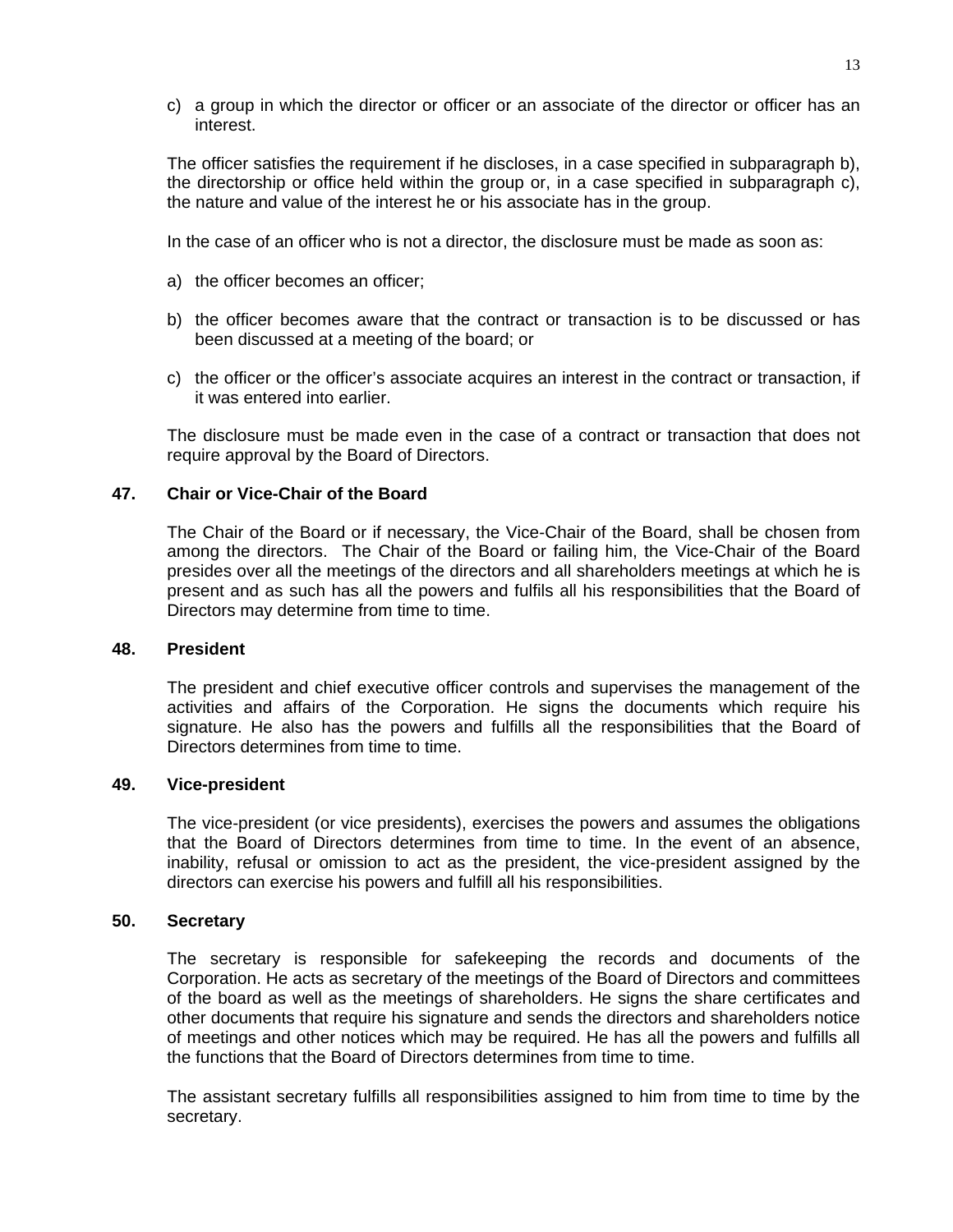# **51. Chief Financial Officer and/or Treasurer**

He is in charge of the financial management of the Corporation. He oversees the financial situation of the Corporation and sees to the management of its property and the keeping of its accounting records. He reports periodically to the audit committee and to the Board of Directors on the financial situation of the Corporation. He signs the documents which require his signature.

# **52. Remuneration**

The Board of Directors determines, from time to time, the remuneration of the president and chief executive officer, the Chair of the Board, the chief operating officer and of the chief financial officer, regardless of their title. The remuneration of the other officers is determined by management, subject to the powers devolved to the committee acting as the remuneration committees.

The officers are also entitled to be reimbursed the travel costs and all reasonable fees and expenses incurred in the performance of their duties.

# **G. COMMITTEES OF THE BOARD OF DIRECTORS**

# **53. Creation**

The Board of Directors may, by resolution, create one or more committees made up of directors. The resolution creating the committee sets out the number of directors making it up.

#### **54. Powers**

A committee of the Board of Directors exercises the powers delegated to it by the Board of Directors. However, the Board of Directors may not delegate the powers which it must exercise exclusively, according to the Act or section 11 of these by-laws.

A committee reports on its activities to the Board of Directors. Subject to the rights of third parties, the Board of Directors may overrule or modify a committee's decisions.

#### **55. Cessation of office**

A director may resign from a committee of the Board of Directors at any time. The resignation of a director becomes effective at the time the director's written resignation is received by the Corporation, or at the time specified in the resignation, whichever is later. The reason for the resignation is not required to be given.

The Board of Directors may, by resolution, replace a member of a committee of the board.

# **56. Vacancy**

The Board of Directors may fill any vacancy on a committee of the board.

#### **57. Meetings**

Meetings of a committee of the board are called in the same manner as meetings of the Board of Directors.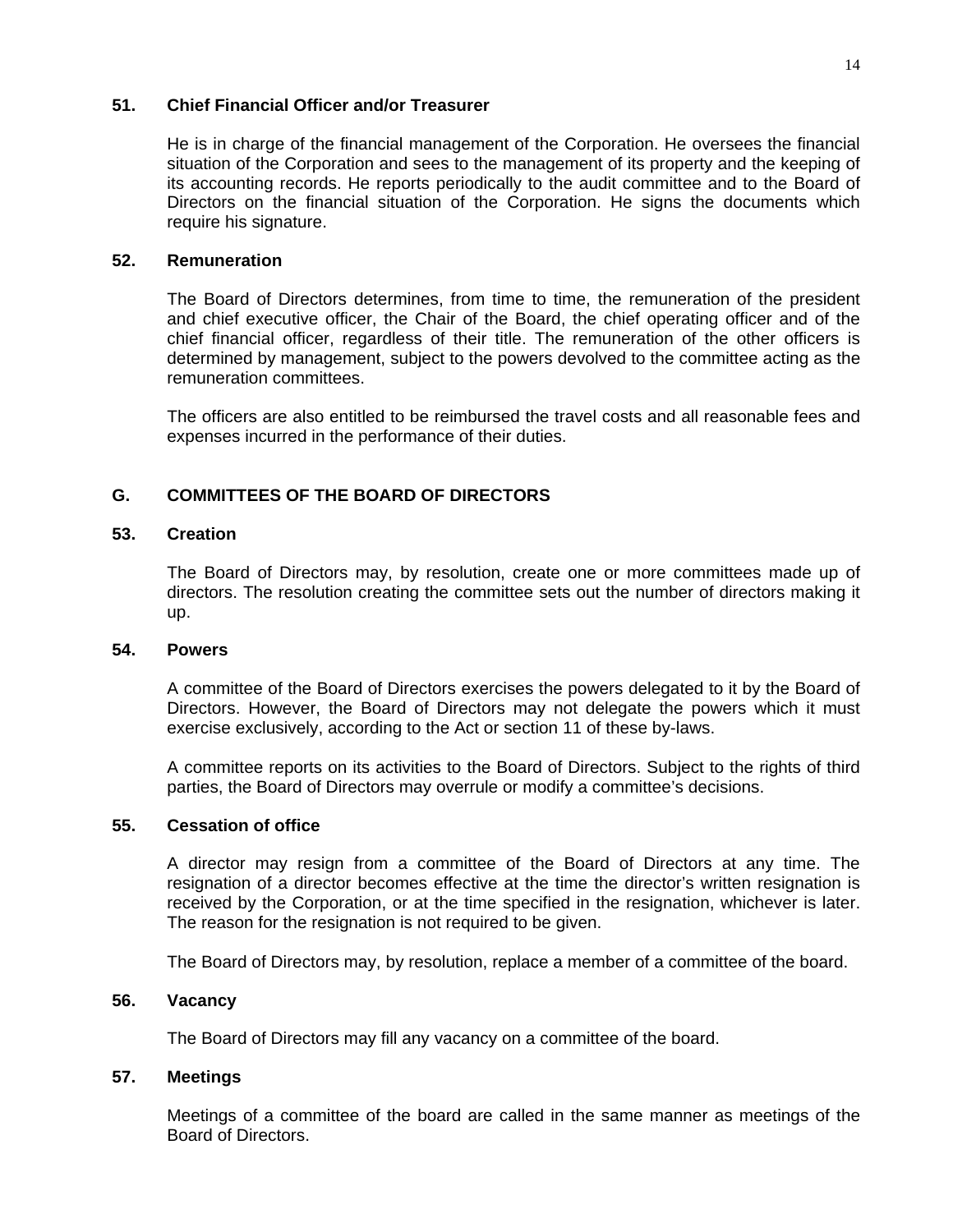## **58. Quorum**

Unless otherwise provided in a resolution of the Board of Directors, the majority of the members of a committee of the board in office constitute a quorum.

## **59. Chair and secretary**

Meetings of a committee of the board are chaired by the Chair of the committee; in his absence, the members present choose a meeting Chair from among themselves. The secretary of the Corporation acts as secretary of any committee of the board. The members present at a meeting can, if necessary, choose another person as meeting Chair or secretary.

### **60. Procedure**

Meetings of committees of the Board of Directors are held in the same manner as the meetings of the Board of Directors.

# **61. Written resolution**

A written resolution, signed by all the members of the committee entitled to vote on this resolution has the same force as if it had been passed at a meeting of the committee. The resolutions are kept with the minutes of the meetings and the written resolutions of the Board of Directors.

The written resolutions that are signed electronically are as legally valid as a written signature.

#### **62. Remuneration**

The members of a committee of the board may, as such, receive the remuneration set by resolution of the Board of Directors.

# **H. PROTECTION OF DIRECTORS AND OFFICERS**

## **63. Presumption**

A director is presumed to have fulfilled the obligation to act with prudence and diligence if the director relied, in good faith and based on reasonable grounds, on a report, information or an opinion provided by one of the following persons:

- a) an officer of the Corporation who the director believes to be reliable and competent in the functions performed;
- b) legal counsel, professional accountants or other persons retained by the Corporation as to matters involving skills or expertise the director believes are matters within the particular person's professional or expert competence or as to which the particular person merits confidence; or
- c) a committee of the Board of Directors of which the director is not a member if the director believes the committee merits confidence.

# **64. Relief Provided by the Act**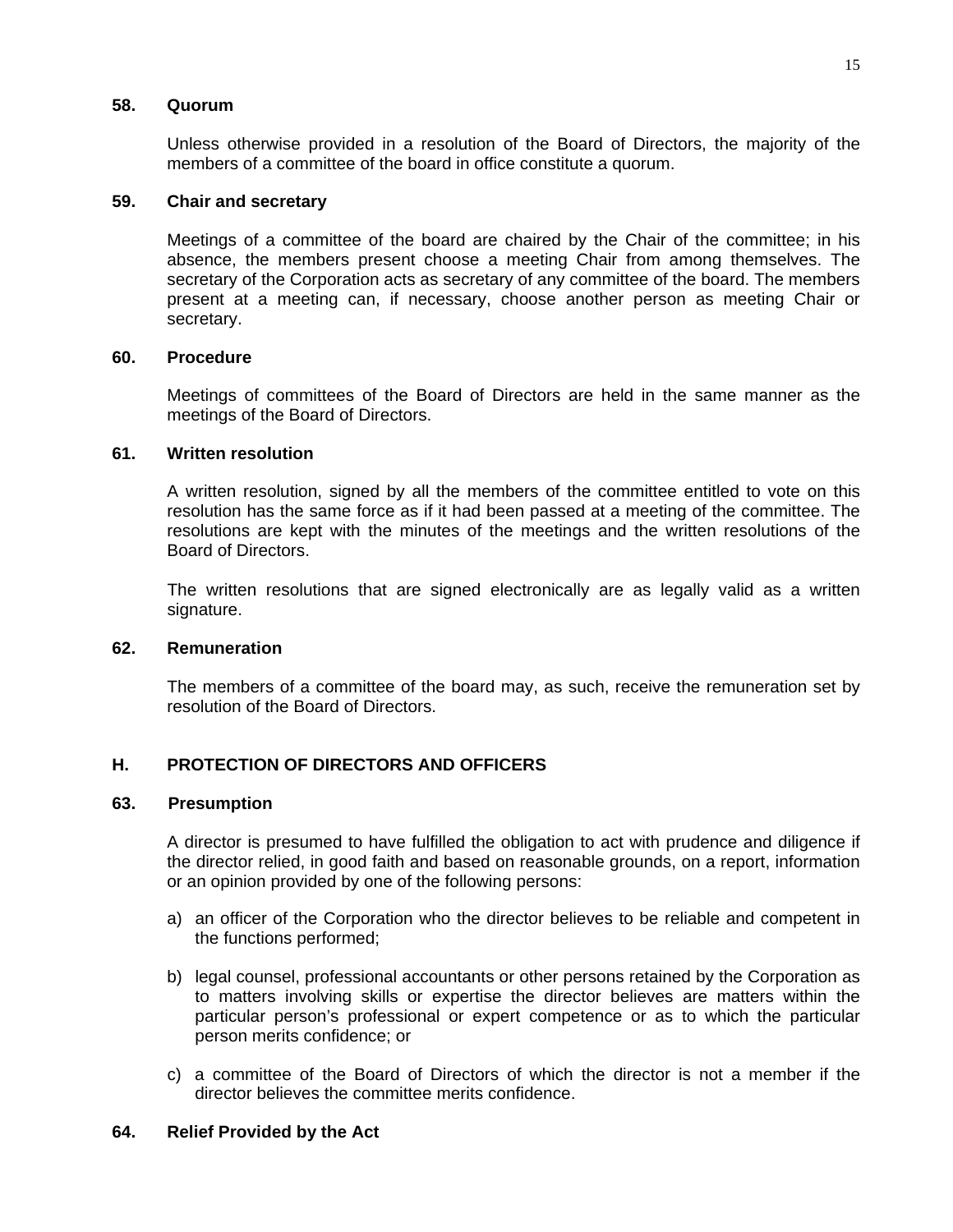A director cannot be held liable under sections 154, 155, 156, 287 or 392 of the Act if the director acted with a reasonable degree of prudence and diligence in the circumstances. Furthermore, for the purposes of sections 155, 156, 287 and 392 of the Act, the court may, after considering all the circumstances and on the terms the court considers appropriate, relieve a director, either wholly or partly, from the liability the director would otherwise incur if it appears to the court that the director has acted reasonably, honestly and loyally, and ought fairly to be excused.

# **I. INDEMNIFICATION AND LIABILITY INSURANCE**

# **65. Indemnification**

Subject to the following, the Corporation must indemnify a director or officer of the Corporation, a former director or officer of the Corporation, a mandatary, or any other person who acts or acted at the Corporation's request as a director or officer of another group against all costs, charges and expenses reasonably incurred in the exercise of their functions, including an amount paid to settle an action or satisfy a judgment, or arising from any investigative or other proceeding in which the person is involved if

- a) the person acted with honesty and loyalty in the interest of the Corporation or, as the case may be, in the interest of the other group for which the person acted as director or officer or in a similar capacity at the Corporation's request; and
- b) in the case of a proceeding that is enforced by a monetary penalty, the person had reasonable grounds for believing that his conduct was lawful.

The Corporation must also advance monies to such a person for the costs, charges and expenses of a proceeding referred to in the first paragraph.

However, in the event that a court or any other competent authority judges that the conditions set out in subparagraphs a) and b) above are not fulfilled, or that the person has a committed intentional or gross fault, the Corporation may not indemnify the person and the person must repay to the Corporation any monies advanced.

The indemnity provided for in the preceding paragraphs can be obtained even if a person has ceased being a director, officer or representative of the Corporation. In case of death, the indemnity can be paid to the heirs, legatees, liquidators, assignees, authorized representants or beneficiaries of this person.

# **66. Actions by or on behalf of the Corporation**

The Corporation may, with the approval of the court, in respect of an action by or on behalf of the Corporation or other group referred to in the preceding section against a person referred to in the preceding section, advance the necessary monies to the person or indemnify the person against all costs, charges and expenses reasonably incurred by the person in connection with the action, if the person fulfills the conditions set out in the preceding section.

# **67. Liability insurance**

The Corporation must purchase and maintain insurance for the benefit of its directors, officers and other mandataries against any liability they may incur as such or in their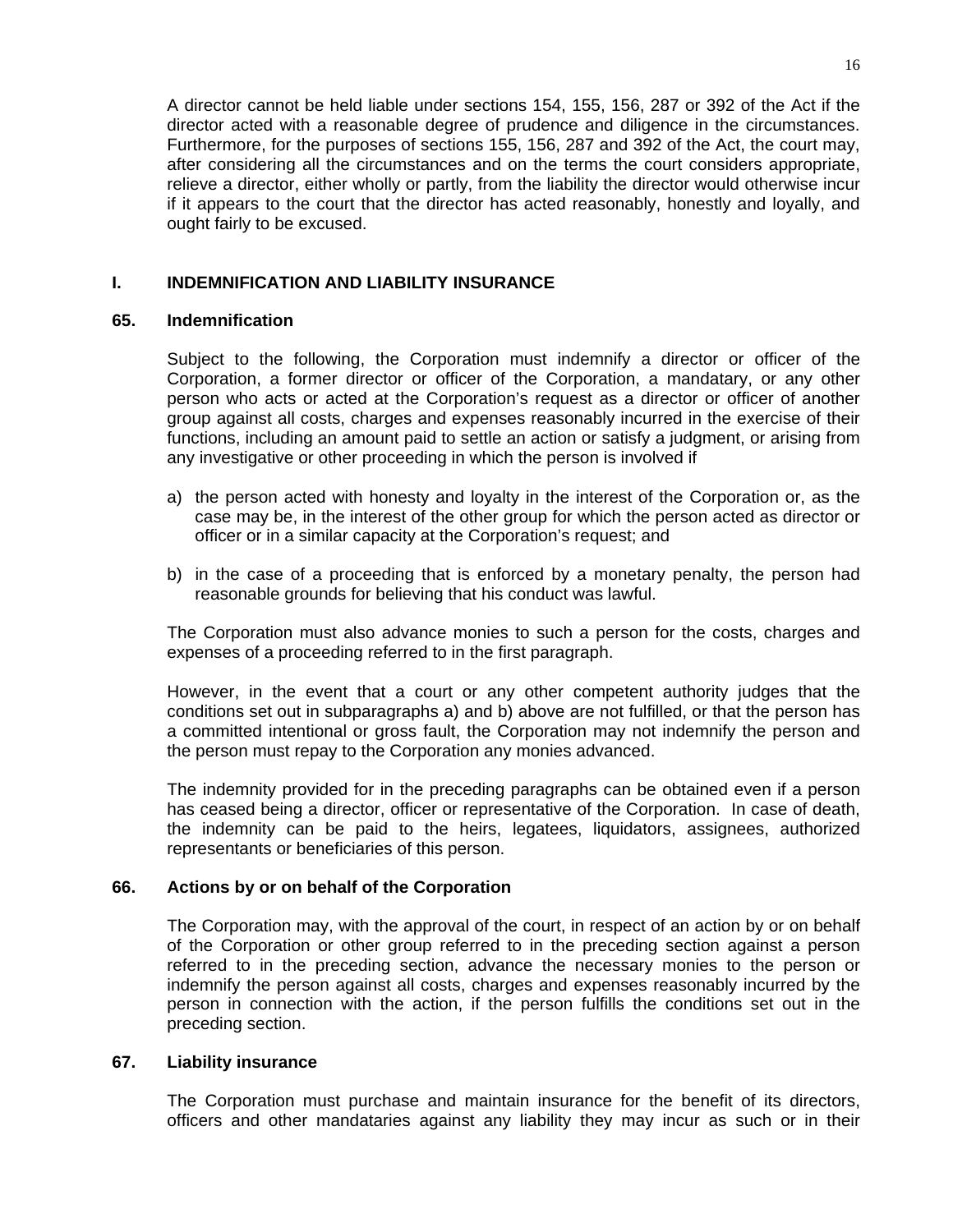capacity as directors, officers or mandataries of another group, if they act or acted in that capacity at the Corporation's request.

# **J. SHAREHOLDERS MEETINGS**

### **68. General**

The Corporation must hold an annual meeting of shareholders; it may hold one or more special meetings of shareholders as needed.

## **69. Annual meeting**

An annual meeting must be held fifteen (15) months after the last preceding annual meeting. The following business is discussed at the annual meeting:

- a) the presentation and examination of the financial statements of the Corporation for the fiscal year ended within six months of the date of the meeting;
- b) the presentation and examination of any other financial information required by the articles or the by-laws to be presented to the shareholders;
- c) the presentation and examination of the auditor's report, where applicable;
- d) the renewal of the auditor's term, where applicable;
- e) the election of directors.

The annual meeting may also examine and discuss any other business.

The Board of Directors calls the annual shareholders meeting. Otherwise, the meeting may be called by the shareholders in accordance with the rules for calling special meetings at the request of the shareholders as provided in the Act.

#### **70. Place**

A meeting is held within the province of Quebec at the place determined by the Board of Directors.

# **71. Calling of meeting**

Notice of a shareholders meeting must be sent to each shareholder entitled to vote at the meeting and to each director at least twenty-one (21) days, but at the most sixty (60) days before the meeting.

If a director or a shareholder entitled to vote at a shareholders meeting gives written notice not less than ten (10) days before the meeting to the auditor or a former auditor of the Corporation, the auditor or former auditor attends the meeting at the Corporation's expense and answers any question relating to their duties as auditor.

## **72. Notice of meeting**

Subject to the *Securities Act* and the applicable securities regulations*,* the notice of a shareholders meeting must be sent to each shareholder able to vote and to each director,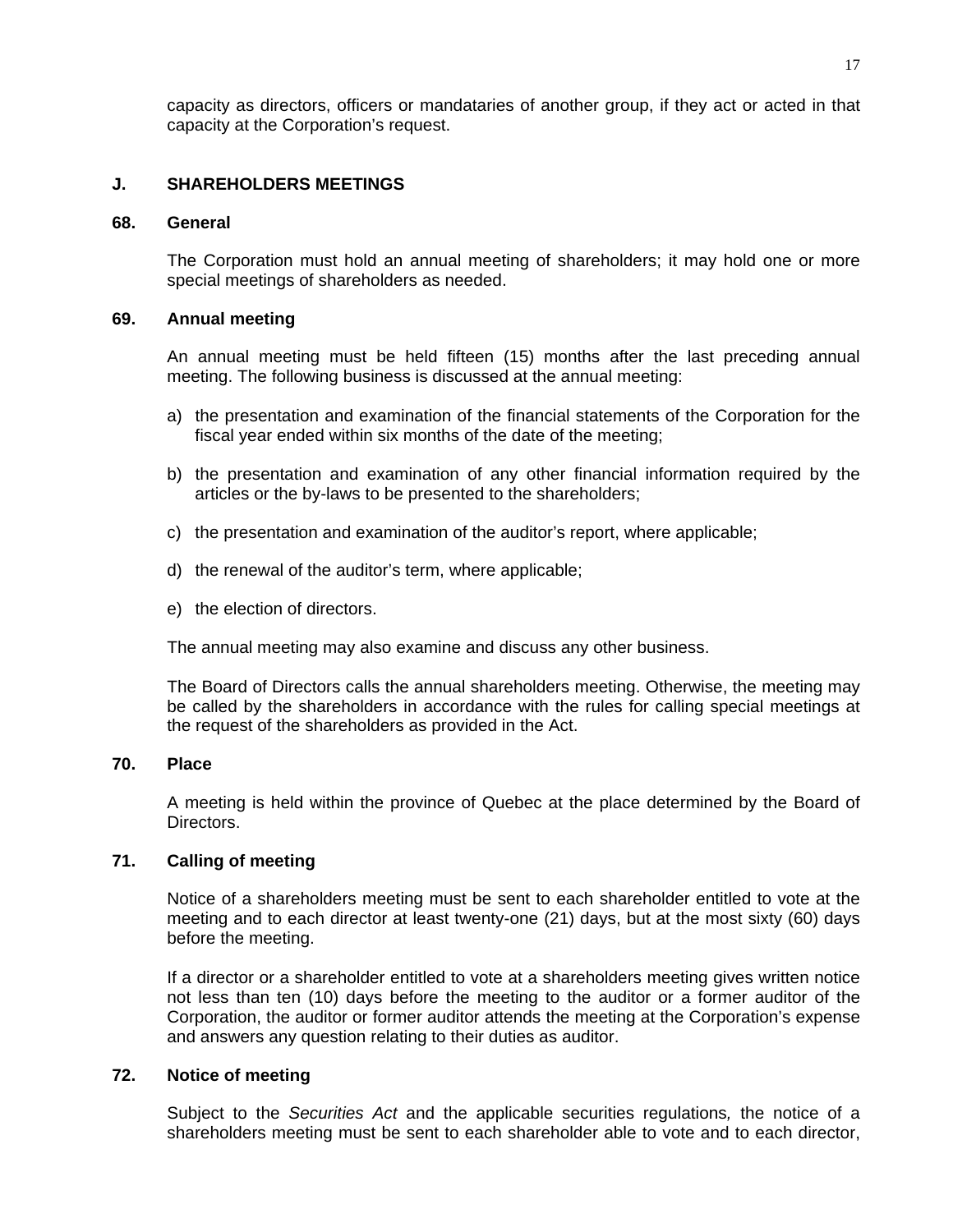in writing, by any means providing proof of the date of sending. It is sent to such persons at the address indicated in the Corporation's records. If a person's address is not indicated in the Corporation's records, the notice of meeting must be sent to the address where, in the opinion of the person sending such notice, it is the most likely to reach the person the quickest.

The notice of meeting is sent to the shareholders entered in the securities register at the record date.

A certificate from the secretary or any other duly authorized officer of the Corporation in office at the time of the preparation of such certificate, or any officer, transfer agent, or share transfer registrar of the Corporation constitutes proof of the sending of the notice of meeting and ties in each shareholder.

The notice of meeting indicates the date, time and place of the meeting as well as the business on the agenda. It also states, where applicable, the date by which the proxies of the shareholders wishing to be represented at the meeting must be received by the Corporation; such date may not be more than forty-eight (48) hours, excluding Saturdays and holidays, before the date of the meeting or any adjournment thereof.

The notice of meeting must state the business on the agenda in sufficient detail to permit the shareholders to form a reasoned judgment on it, and contain the text of any special resolution to be submitted to the meeting.

Irregularities in the notice of meeting or in its sending do not affect the validity of the meeting. Similarly, the unintentional failure to send a notice of meeting to a person entitled to it, or the failure to receive it by a person entitled to the notice, does not invalidate the resolutions passed at the meeting. In addition, the unintentional failure to include a matter to be discussed at the meeting in the notice does not prevent the meeting from discussing such business, unless the interests of a shareholder or director are or could be affected thereby.

# **73. Record Date**

The Board of Directors may fix, in conformity with the applicable requirements of the securities regulations, before any annual shareholders meeting of special shareholders meeting, the record date for the determination of the shareholders entitled to receive notice of any such meeting.

#### **74. Waiver**

A shareholder or director may, in writing, waive notice of a shareholders meeting; waiver of the notice may be validly given before or after the meeting. Their attendance at the meeting is a waiver of notice of the meeting unless they attend the meeting for the sole purpose of objecting to the holding of the meeting on the grounds that it was not lawfully called or held.

# **75. Holding of or participation in meeting by electronic means**

A shareholders meeting may be held solely by means of equipment enabling all participants to communicate directly with one another.

Furthermore, any person entitled to attend a shareholders meeting may participate in the meeting by means of any equipment enabling all participants to communicate directly with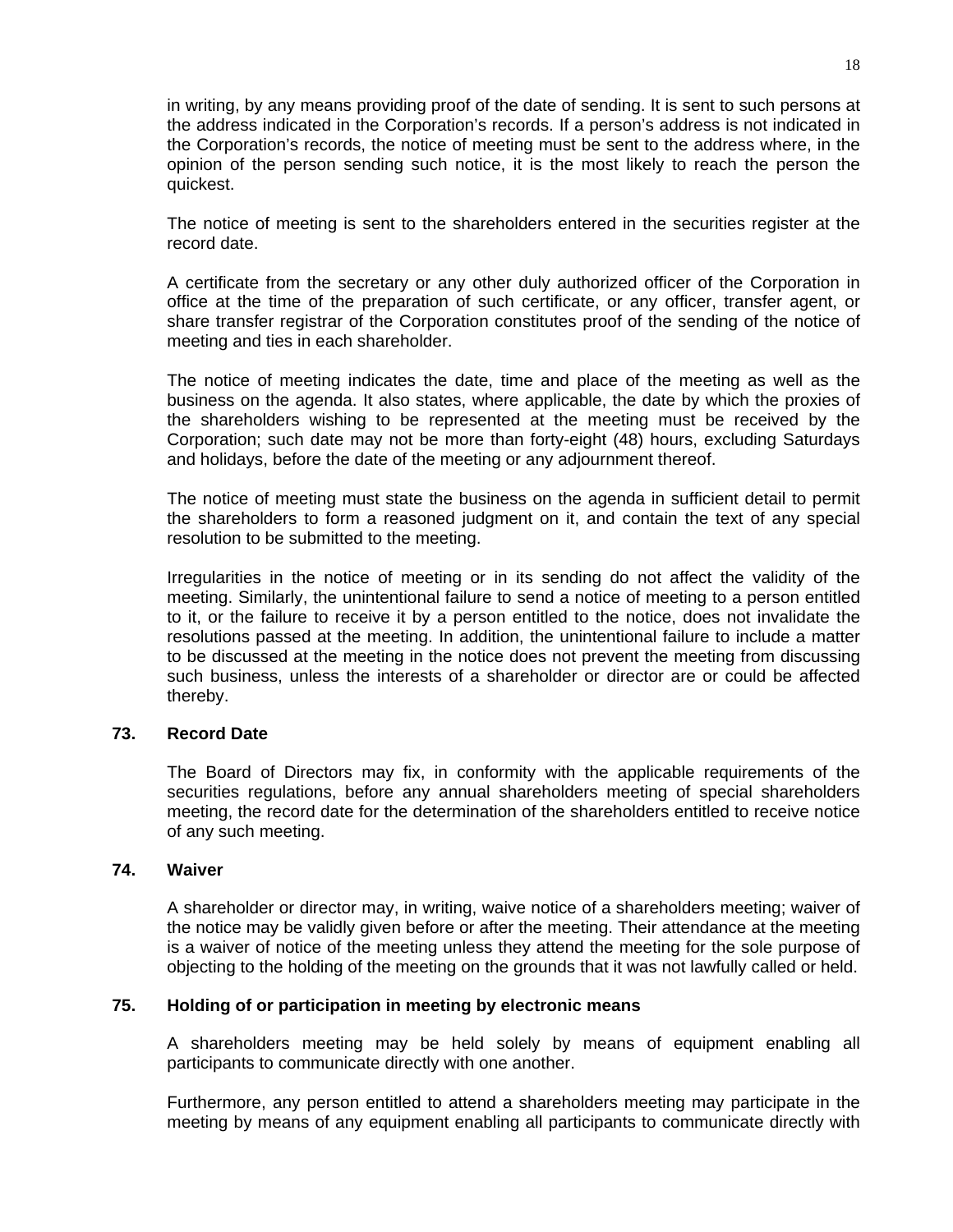one another. A person participating in a meeting by such means is deemed to be present at the meeting.

Any shareholder participating in a shareholders meeting by means of equipment enabling all participants to communicate directly with one another may vote by any means enabling votes to be cast in a way that allows them to be verified afterwards and protects the secrecy of the vote when a secret ballot has been requested.

## **76. Quorum**

Two persons representing at least twenty-five per cent (25%) of votes cast by holders of outstanding voting shares of the Corporation, present in person or represented by proxy at the meeting, constitute the quorum for any annual meeting and any special meeting of shareholders of the Corporation.

The actions taken by holders of the majority of shares so represented, which entitle their holders to vote, are considered as actions taken by all shareholders, unless the vote or consent of holders of a greater number of shares is required or prescribed by the applicable legislation, the articles or the by-laws of the Corporation.

In the absence of the quorum at a shareholders meeting, shareholders present in person who can be accounted for to constitute the quorum have the power to adjourn the meeting at any time and in any place, with no further notice other than mentioning it at the meeting, until the quorum is obtained. Any matter that could have been brought before the adjourned meeting may then be brought before any adjournment thereof provided the quorum is duly constituted.

# **77. Meeting Chair and secretary**

The Chair of the Board of the Corporation or, in his absence, the Vice-Chair of the Board, if any, or in his absence, the president and chief executive officer of the Corporation or any other person that may be named by the Board of Directors from time to time chairs a shareholders' meeting. The secretary of the Corporation acts as meeting secretary.

If the person who is to chair the meeting is not present at the meeting within 15 minutes after the time appointed for the meeting, the shareholders present choose one of their own to chair of the Board the meeting.

# **78. Procedure**

The Chair of the meeting directs the meeting and ensures its orderly conduct. His decisions, including those relating to the validity of proxies, are final and binding on all the shareholders.

The Chair of a shareholders' meeting must allow shareholders to raise and discuss, for a reasonable period of time, any matter the primary purpose of which relates to the business or affairs of the Corporation and which is not to enforce a personal claim or redress a personal grievance against the Corporation or its directors, officers or shareholders.

At a shareholders meeting, unless a vote is demanded, a declaration by the Chair of the meeting that a resolution of the shareholders has been carried and that an entry to that effect has been made in the minutes of the meeting is, in the absence of any evidence to the contrary, proof of that fact, without it being necessary to prove the number or proportion of the votes recorded for and against the resolution.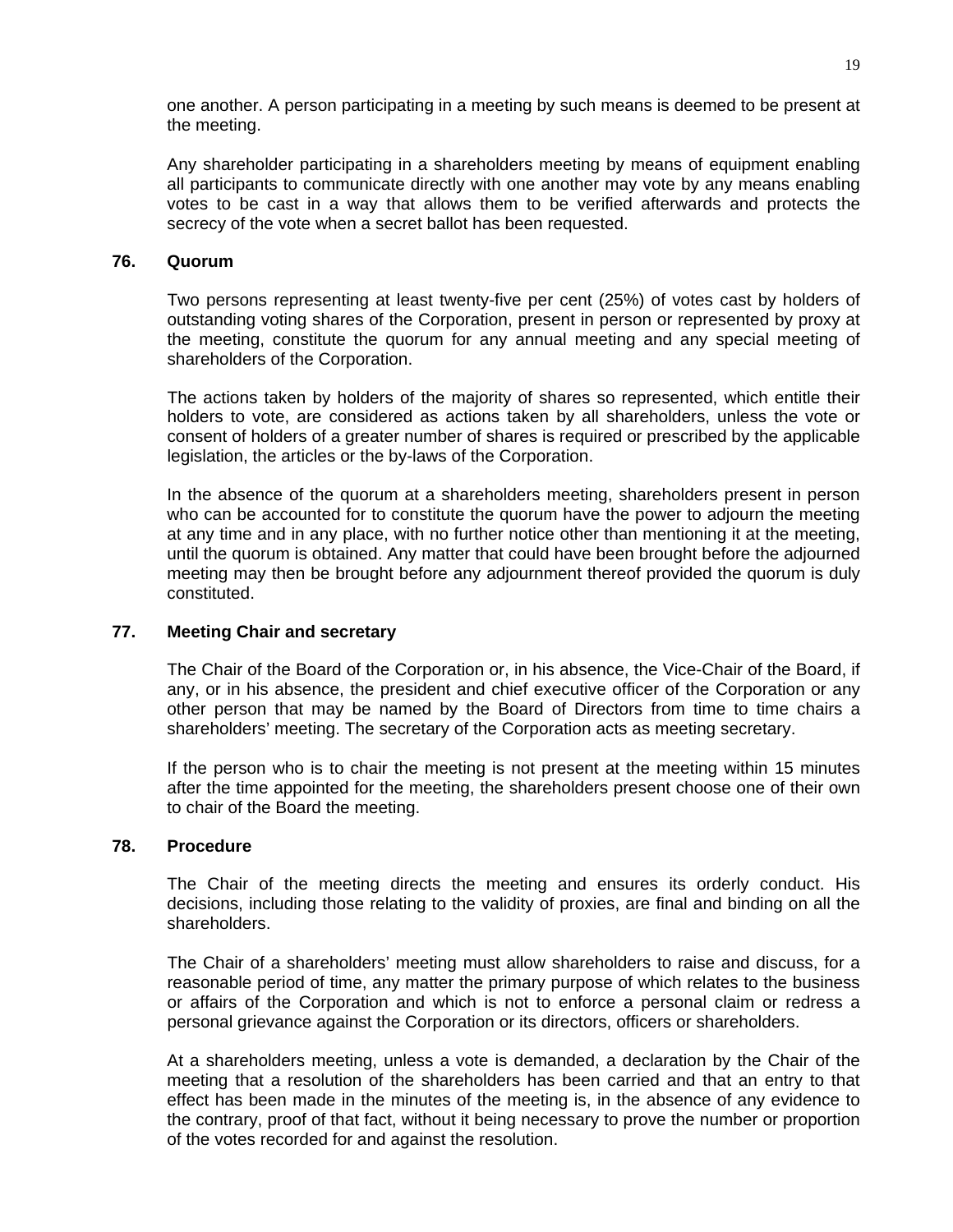# **79. Voting**

Unless otherwise provided in the articles, each share of the Corporation entitles the holder to one vote.

## **80. Majority decision**

Unless otherwise provided in the law, the articles or the by-laws, a decision of the shareholders is adopted by ordinary resolution.

# **81. Tie-breaking vote**

In the case of a tie, the Chair of the meeting has a tie-breaking vote.

### **82. Voting**

Voting is conducted by a show of hands, open voice or secret ballot.

### **83. Voting by a show of hands**

Except for the voting for the election of directors, which shall be cast by secret ballot, voting is conducted by a show of hands unless an open voice vote or a ballot is demanded. In such a case, the shareholders or proxies vote by raising their hand and the number of votes is calculated according to the number of hands raised.

A proxyholder who has conflicting instructions from more than one shareholder may not vote by a show of hands.

#### **84. Open voice voting**

The Chair of the meeting, a shareholder or a proxyholder may demand an open voice vote unless a ballot has been demanded. In such a case, each shareholder or proxyholder verbally states his name, that of the shareholder or shareholders whose proxy he holds, the number of votes he holds and the breakdown of such votes.

# **85. Voting by secret ballot**

Except for the voting for the election of directors, which shall be cast by secret ballot, voting is conducted by secret ballot if the Chair of the meeting, a shareholder or a proxyholder so requests, in the manner indicated by the Chair of the meeting. Each shareholder or proxyholder gives the scrutineers a ballot indicating his name, that of the shareholder whose proxy he holds, the number of votes he holds and the breakdown of such votes.

A shareholder may demand a ballot either before or after a vote by show of hands. A demand for a secret ballot may be withdrawn any time before voting begins.

When voting is conducted by secret ballot, the meeting appoints one person to act as scrutineer.

#### **86. Scrutineer**

The Chair of any shareholder meeting can appoint one or two persons to act as scrutineers.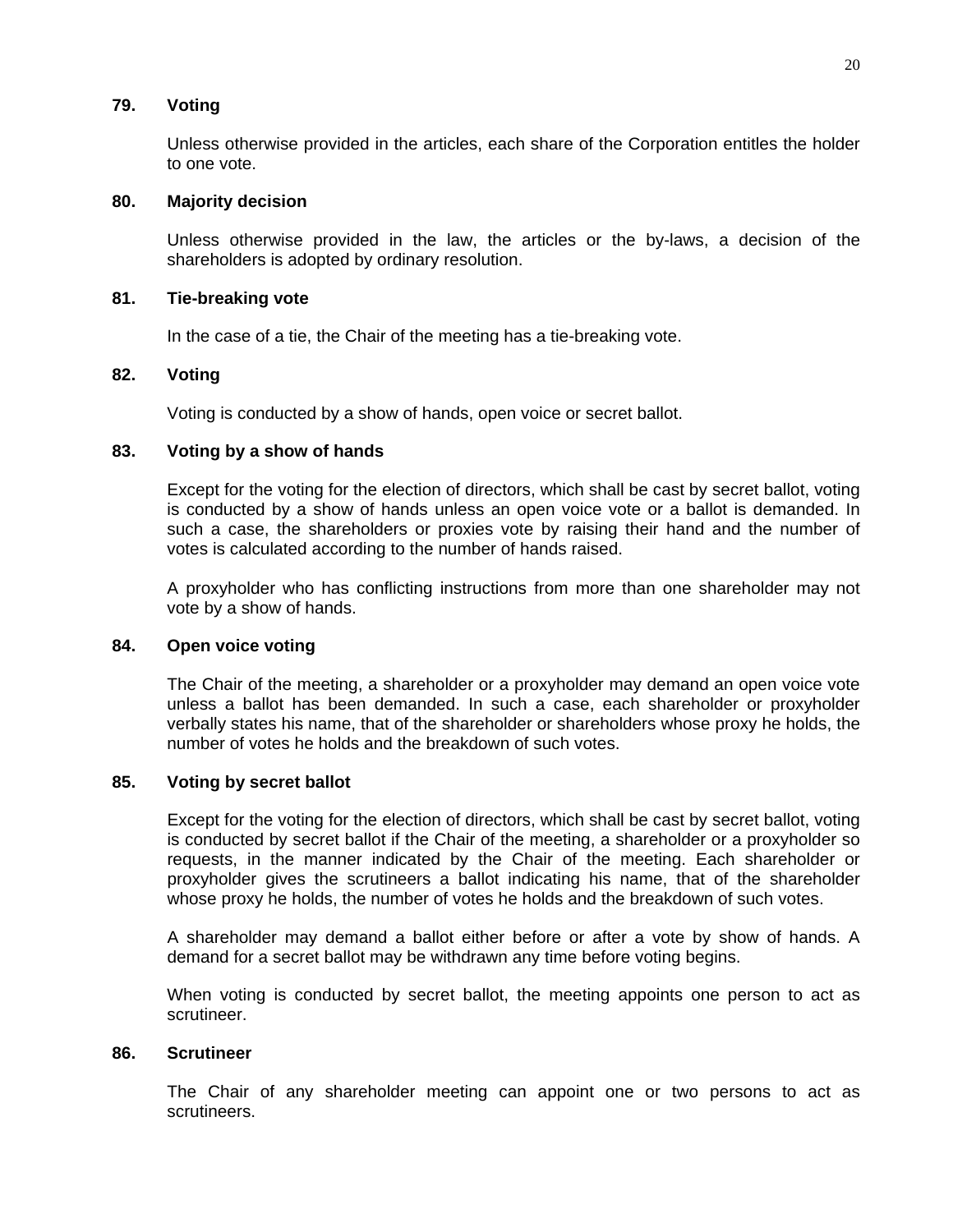# **87. Voting by a group**

A natural person authorized by a resolution of the Board of Directors or of the management of a shareholder who is a group may participate in and vote at a shareholders meeting.

## **88. Voting by the administrator of the property of others**

A person acting for a shareholder as administrator of the property of others may participate in and vote at a shareholders meeting.

### **89. Voting by joint shareholders**

If two or more persons hold shares jointly, one of those shareholders present at a shareholders meeting may, in the absence of the others, exercise the voting right attached to those shares. If more than one (1) shareholder are present, they shall vote as one shareholder.

## **90. Proxies**

A shareholder may be represented at a shareholders meeting by a proxyholder. A shareholder so represented is deemed to be present at the meeting. Any person, whether or not a shareholder of the Corporation, may be appointed a proxyholder. A proxyholder has the same rights as the shareholder represented to speak at a shareholders meeting in respect of any matter and to vote at the meeting.

A proxy must be in writing and signed by the shareholder. In addition to the date, the proxy must include the name of the proxyholder and, if applicable, revoke any former proxy.

A proxy may also contain voting instructions which the proxyholder is required to follow. A proxy is not required to be witnessed.

Unless otherwise indicated, a proxy lapses one year after the date it is given. It may be revoked at any time.

A proxy may be filed with the secretary of the Corporation or any authorized person. A proxy mechanically reproduced or sent by fax or any other means of communication providing proof of the date of receipt is valid.

# **91. Preservation of ballots and proxies**

The Corporation must, for at least three months after a shareholders meeting, keep at its head office the ballots cast and the proxies presented at the meeting. Any shareholder or proxyholder who was entitled to vote at the meeting may, without charge, inspect the ballots and proxies kept by the Corporation.

# **92. Adjournment**

The Chair of the meeting may adjourn any shareholders meeting, with the consent of the shareholders present or represented by proxy. The Chair of the meeting may also adjourn a meeting *ex officio* if he believes it is impossible to conduct it in an orderly manner.

If a shareholders' meeting is adjourned for less than thirty (30) days, it is not necessary to give notice of the adjourned meeting other than by announcement at the original meeting. If a shareholders' meeting is adjourned by one or more adjournments for an aggregate of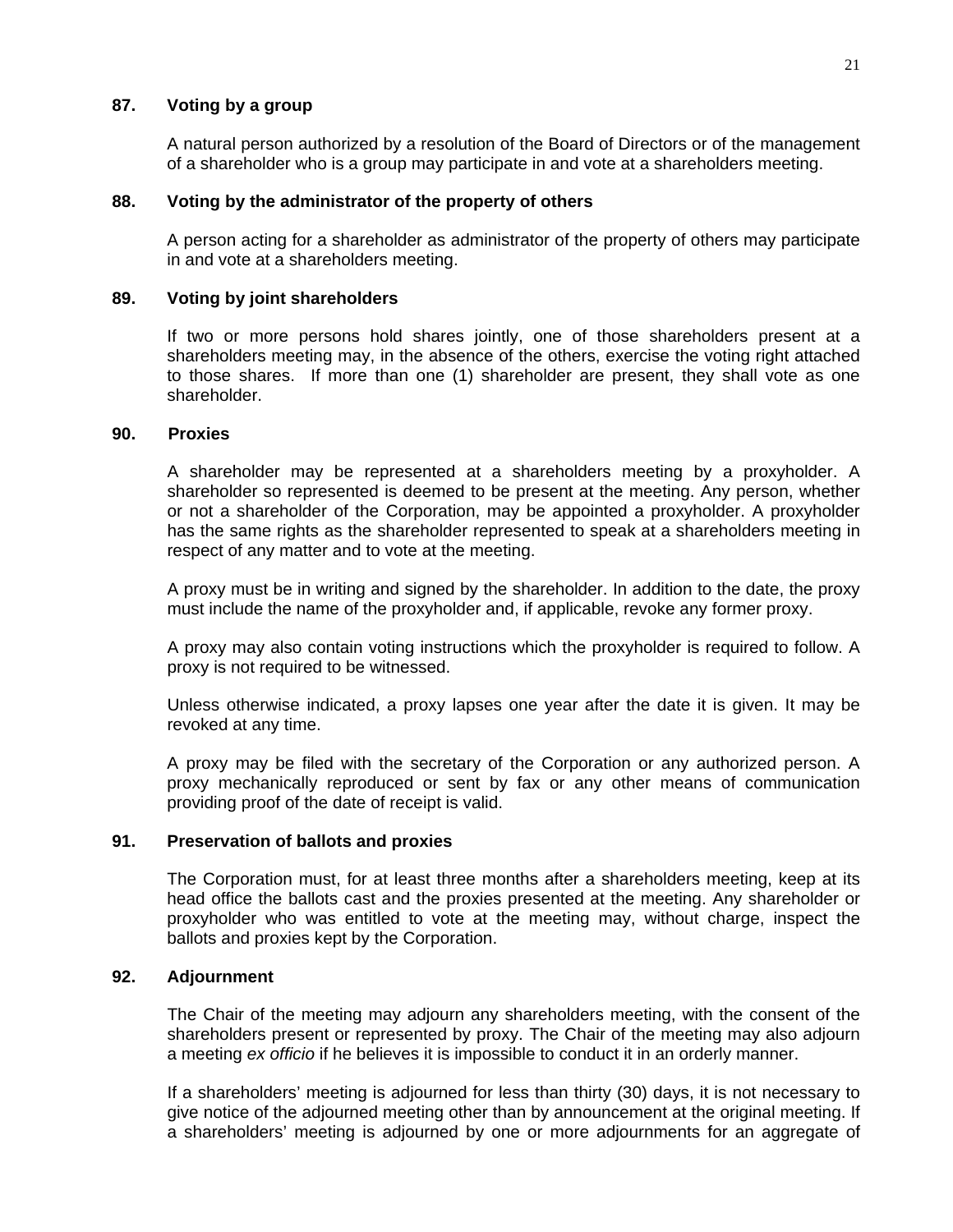thirty (30) days or more, notice of the adjourned meeting must be given as for an original meeting.

The meeting is validly resumed if it is held on the date and at the time and place announced and if there is a quorum. In the absence of a quorum at the resumed meeting, the original meeting is deemed to have terminated immediately after its adjournment.

# **93. Signed resolution**

A resolution in writing signed by all the shareholders entitled to vote on the resolution is as valid as if it had been passed at a shareholders meeting. The resolution must be kept with the minutes of the shareholders meetings and written resolutions.

The written resolutions that are signed electronically are as legally valid as a written signature.

# **K. SHARES AND CERTIFICATES**

# **94. Issue of shares**

Subject to the existence of a pre-emptive right granted to the shareholders, shares may be issued at the times, to the persons, including the directors or officers of the Corporation, and for the consideration the Board of Directors determines. In exercising this power, the Board of Directors may, by resolution, accept subscriptions, issue the unissued shares of the Corporation's share capital and grant an exchange right, option or right to acquire shares of the Corporation.

# **95. Payment of shares**

The shares of the Corporation may be issued whether or not they are fully paid. However, shares may only be considered paid if consideration equal to the issue price (which may not be less than the par value, if any, of the shares) determined by the Board of Directors has been paid to the Corporation.

Consideration for the shares issued by the Corporation is payable in money, or in property or past services determined by the Board of Directors to be the fair equivalent of the money consideration, considering all the circumstances.

A promissory note or a promise to pay made by a person to whom shares are issued, or a person who does not deal at arm's length, within the meaning of that expression in the *Taxation Act* (CQLR, chapter I-3), with a person to whom shares are issued does not constitute consideration for the shares.

# **96. Share certificates**

Shares issued by the Corporation may be certificated shares or uncertificated shares. A certificated share is represented by a paper certificate in registered form, and an uncertificated share is represented by an entry in the securities register in the name of the shareholder.

Unless otherwise provided in the articles of the Corporation, shares are issued as certificated shares unless the Board of Directors determines, by resolution, that the shares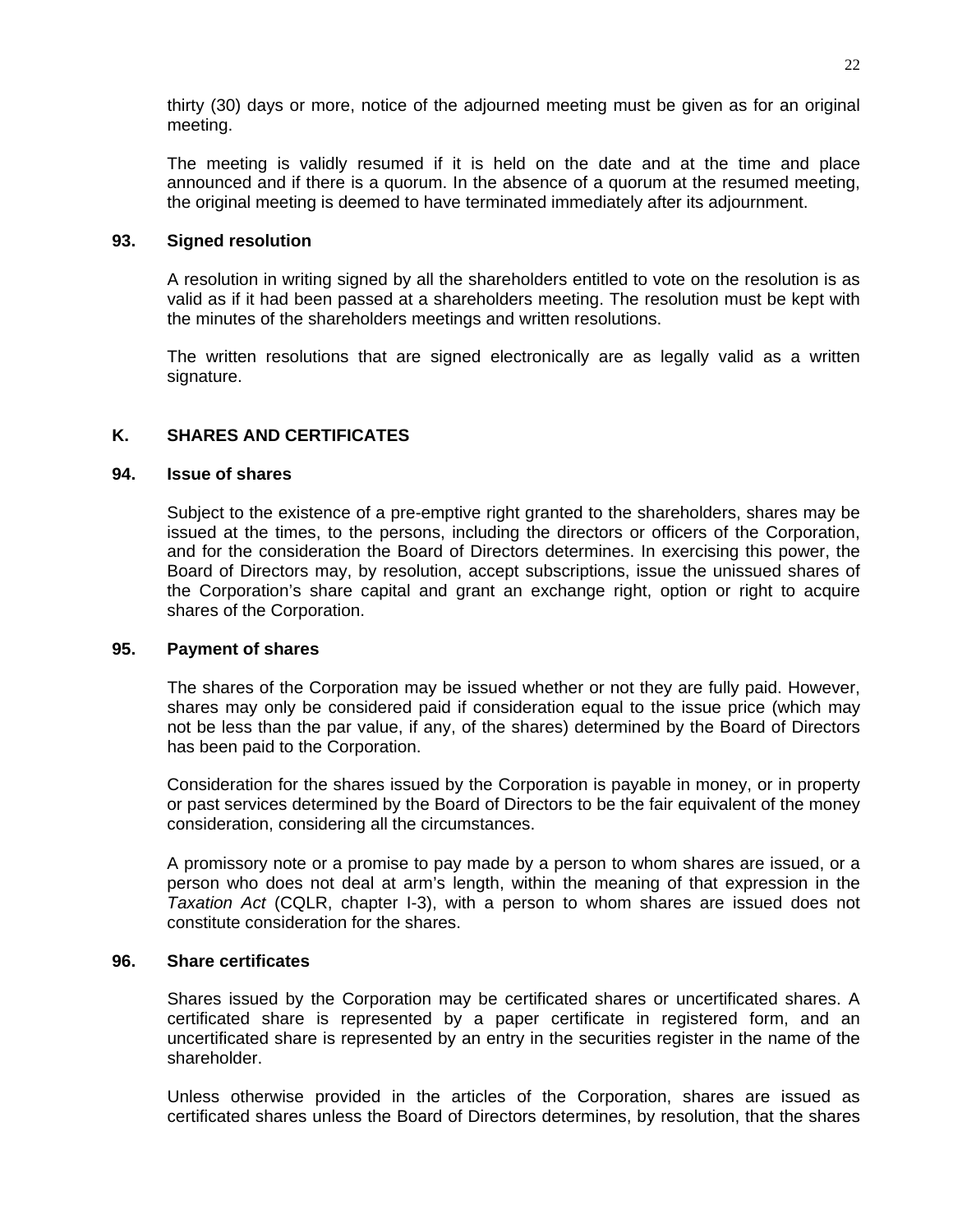of any class or series of shares or certain shares of a class or series are to be issued as uncertificated shares.

The Board of Directors may also, by resolution, determine that certificated shares become uncertificated shares as soon as the paper certificate is surrendered to the Corporation.

# **97. Certificated shares**

In the case of certificated shares, the Corporation must issue to the shareholder, without charge, a certificate in registered form. The Corporation is not required to issue more than one certificate for shares held jointly by two or more persons.

The Board of Directors adopts the form of the share certificate by resolution, as governed by the Act.

The share certificates of the Corporation must be signed by the secretary or by any director or any officer. This signature may be affixed by an automatic device or electronic process.

In the absence of any evidence to the contrary, the certificate is proof of the shareholder's title to the shares represented by the certificate.

The seal is not required to be affixed to the share certificate.

# **98. Uncertificated shares**

In the case of uncertificated shares, the Corporation must send the shareholder a written notice containing the information prescribed by the Act.

# **99. Damaged, lost or destroyed certificates**

If a shareholder claims that a share certificate has been lost, wrongfully taken or destroyed, the Corporation must issue a new certificate if the shareholder:

- a) so requests before the Corporation has notice that the lost, wrongfully taken or allegedly destroyed share certificate has been delivered to a protected purchaser within the meaning of the *Act respecting the transfer of securities and the establishment of security entitlements* CQLR, chapter T-11);
- b) provides security sufficient in the Corporation's judgment to protect the Corporation from any loss that the Corporation may suffer by issuing a new certificate; and
- c) satisfies any other reasonable requirements imposed by the Corporation.

# **100. Unpaid shares**

Unless the terms of payment for shares are determined by contract, the Board of Directors may call for payment of all or part of the unpaid amounts on shares subscribed or held by the shareholders, the whole as provided by the Act.

# **101. Transfer of shares**

The transfer of shares of the Corporation is governed by the *Act respecting the transfer of securities and the establishment of security entitlements.*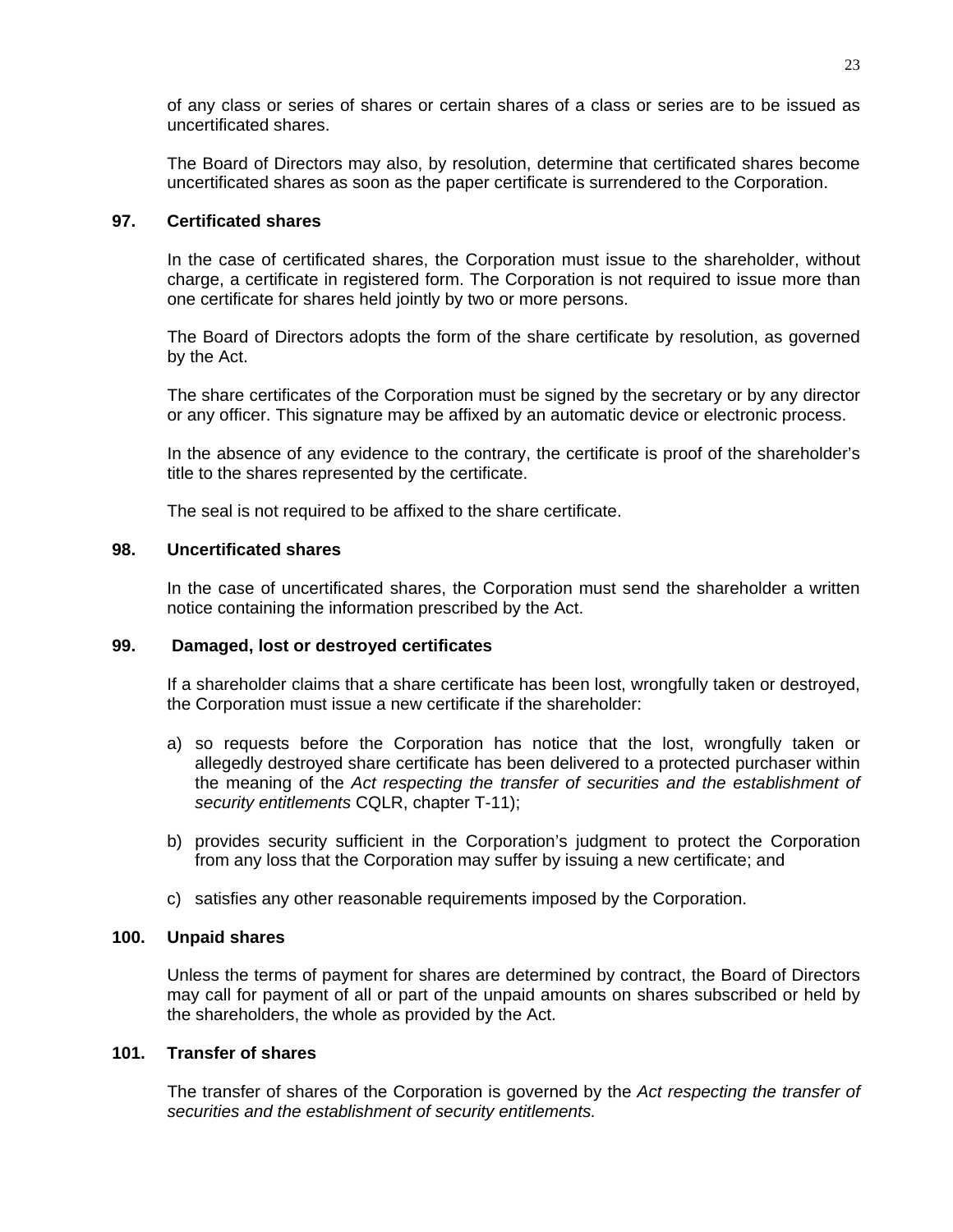Shares that are not fully paid but for which no instalment is payable may only be transferred with the authorization of the Board of Directors. The directors must reasonably verify the acquirer's ability to pay for the shares before authorizing the transfer.

A share may not be transferred until all instalments payable up to the time of transfer have been fully paid.

# **102. Transmission of shares**

In the event of a transfer of shares by will, the Corporation may consider as entitled to exercise the rights of a deceased shareholder, an heir or personal representative of the heirs or of the succession of that shareholder, upon reception of sufficient proof of their appointment. That person is entitled to become the registered holder of the shares of the deceased or to designate those holders upon delivery to the Corporation of an affidavit or declaration setting out the conditions of the transfer and, as the case may be, of (a) an original of the decision concerning the probate of the will or the notarized minutes of the probate, or a copy of one of the aforementioned documents certified by the Court which rendered the decision or by the notary who prepared the minutes, or by a trust company constituted under provincial or federal legislation or by an attorney or notary acting on behalf of that person, (b) a certified true copy of the notarial will.

# **L. DIVIDENDS**

# **103. Declaration of dividends**

Unless otherwise provided in the articles, the Board of Directors may declare and the Corporation may pay a dividend either in money or property or by issuing fully paid shares or options or rights to acquire fully paid shares of the Corporation.

The Corporation may not declare and pay a dividend, except by issuing shares or options or rights to acquire shares, if there are reasonable grounds for believing that the Corporation is, or would after the payment be, unable to pay its liabilities as they become due.

The Corporation may deduct from the dividends payable to a shareholder any amount due to the Corporation by the shareholder, on account of calls for payment or otherwise.

# **104. Record Date**

The Board of Directors may fix, in advance, in accordance with applicable securities regulations, a record date for the determination of the shareholders entitled to receive dividends.

# **M. FISCAL YEAR AND AUDITOR**

#### **105. Fiscal year**

The fiscal year of the Corporation ends on December  $31<sup>st</sup>$  or on the date set by resolution of the Board of Directors.

# **106. Auditor**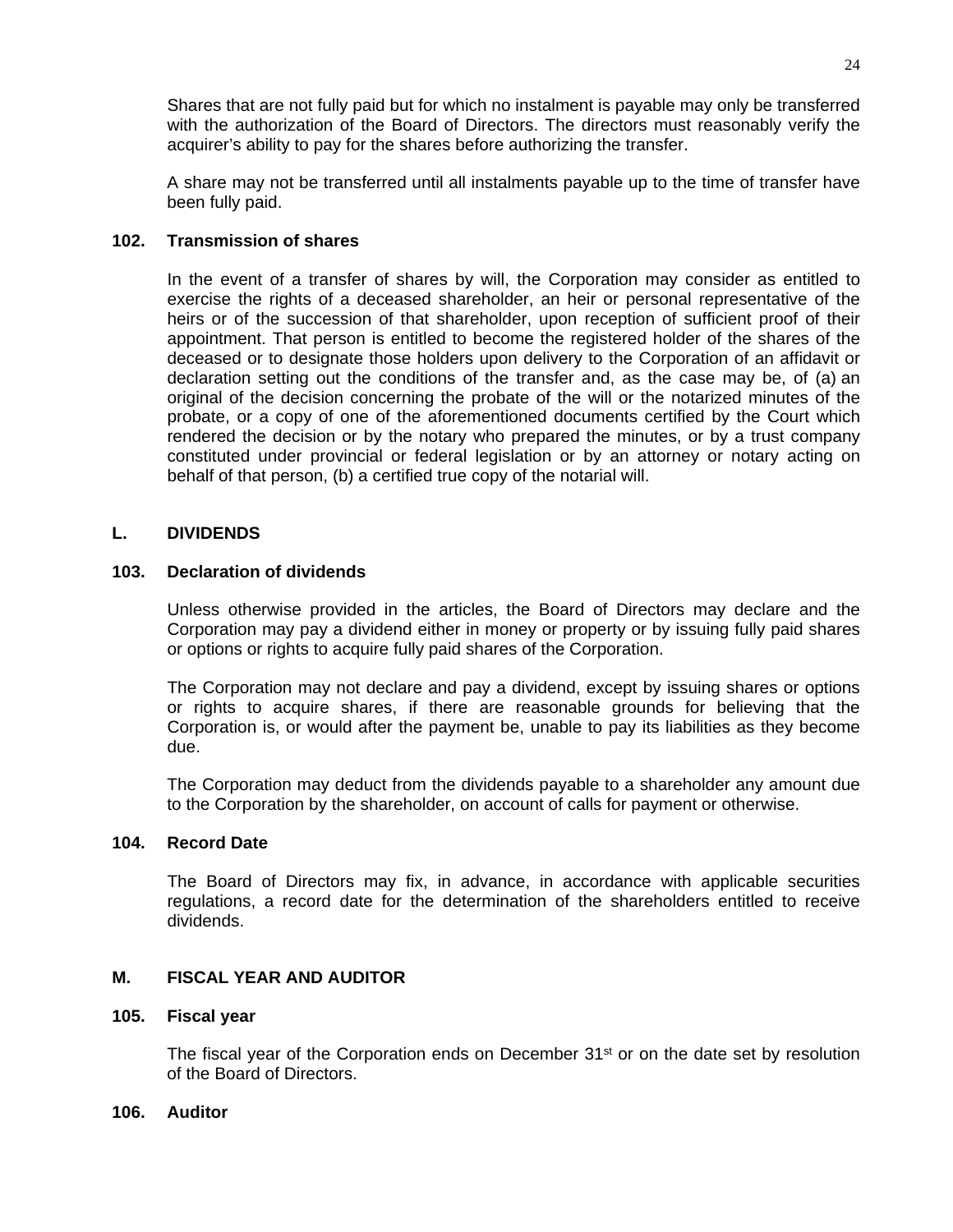The shareholders of the Corporation appoint an auditor at each annual shareholders meeting. The auditor is appointed by ordinary resolution. The term of the auditor begins on appointment. The auditor's remuneration is fixed by ordinary resolution of the shareholders at the time of appointment. If it is not fixed at that time, it is fixed by the Board of Directors.

The shareholders may, by ordinary resolution at a special meeting, remove the auditor from office. They may appoint a new auditor by ordinary resolution at the same meeting.

Subject to the shareholders' right to fill the vacancy after removing an auditor, the Board of Directors fills a vacancy in the office of auditor without delay for the unexpired term.

# **N. NOTICE**

# **107. Shares registered in the name of more than one person (joint shareholders)**

Subject to the *Securities Act* and the applicable securities regulations*,* if two or more persons hold shares jointly, any notice or other document relating to such shares is sent to the first shareholder indicated in the Corporation's securities register. Such notice or other document is deemed to have been sent to all the other shareholders.

## **108. Registered shareholder**

Before due presentation for registration of transfer of a certificated share or the receipt of an instruction for registration of transfer of an uncertificated share, the Corporation may treat the shareholder registered in the securities register as the person exclusively entitled to receive notices or other documents.

# **109. Address of shareholders**

A shareholder must provide the Corporation with an address to which all notices or documents for him are sent.

# **110. Signing of notices**

Notices sent by the Corporation are signed by a director, officer or any other authorized person. Their signature may be affixed by an automatic device or electronic process.

# **111. Calculation of time limits**

Unless otherwise provided in these by-laws, in computing any time limit fixed by the articles or these by-laws:

- a) the day which marks the start of the time limit is not counted, but the terminal day is counted;
- b) non-juridical days within the meaning of the *Code of Civil Procedure* are counted; but when the last day is a non-juridical day, the time limit is extended to the next following juridical day;
- c) Saturday is considered a non-juridical day.